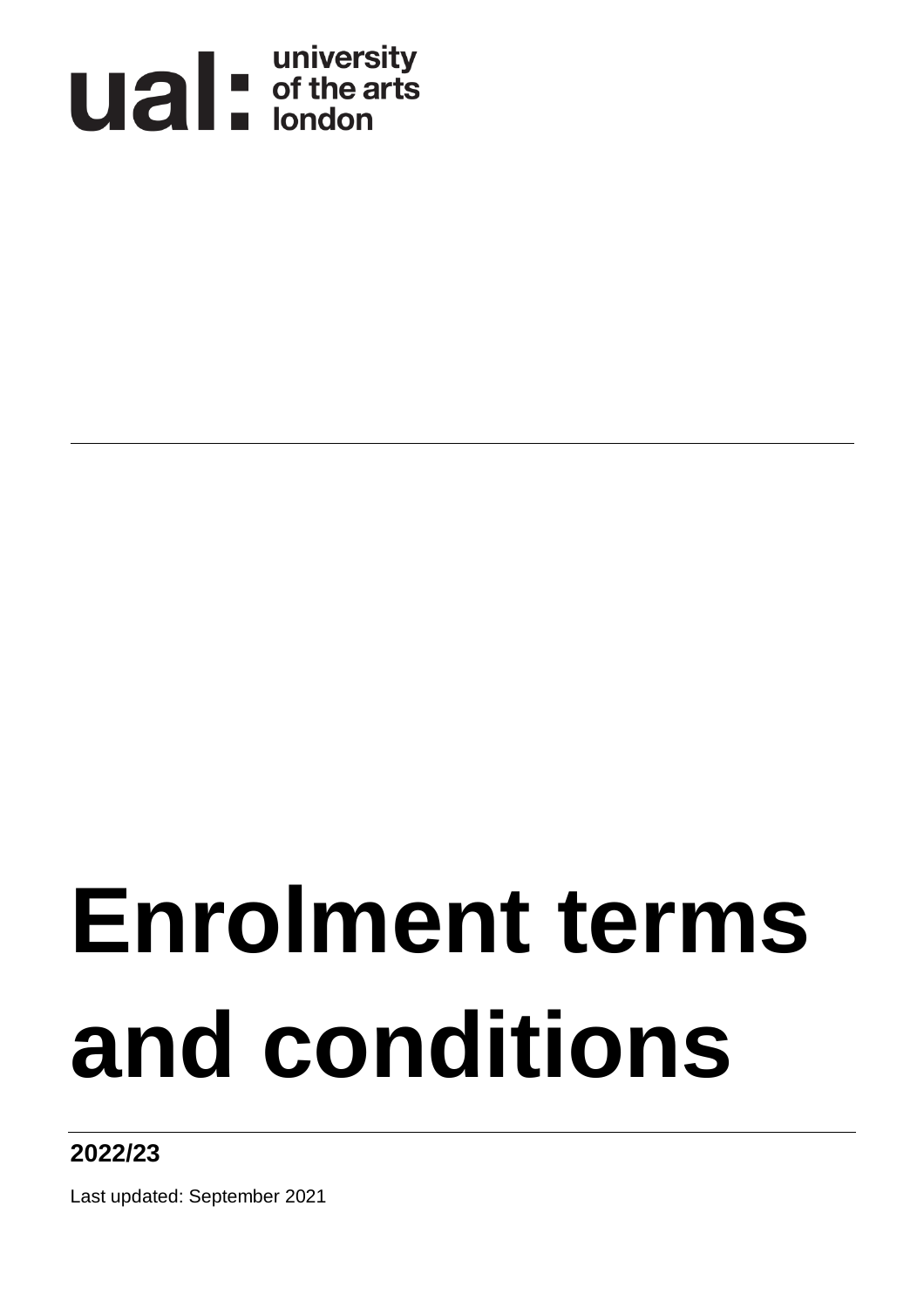# **Contents**

| <b>Important information</b>                                                  | 3  |
|-------------------------------------------------------------------------------|----|
| 1. About us and how to contact us                                             | 3  |
| 2. About how and when our contract becomes legally binding                    | 4  |
| If you are applying directly using the UAL Portal                             | 4  |
| If you are applying using UCAS (including Clearing offers)                    | 4  |
| 3. Entry requirements and other conditions that you must meet and comply with | 6  |
| 4. Our obligations                                                            |    |
| 5. Your obligations                                                           |    |
| 6. Immigration                                                                | 8  |
| 7. Fees and payment                                                           | 9  |
| 8. When we can make changes to the contract                                   | 11 |
| 9. Suspending or ending the contract                                          | 17 |
| 10. Our liability to you                                                      | 27 |
| 11. Events outside our control                                                | 28 |
| 12. How we may use your personal information                                  | 29 |
| 13. Complaints                                                                | 29 |
| 14. Other important information                                               | 29 |
| <b>Appendix 1</b>                                                             | 31 |
| <b>Model Cancellation Form</b>                                                | 31 |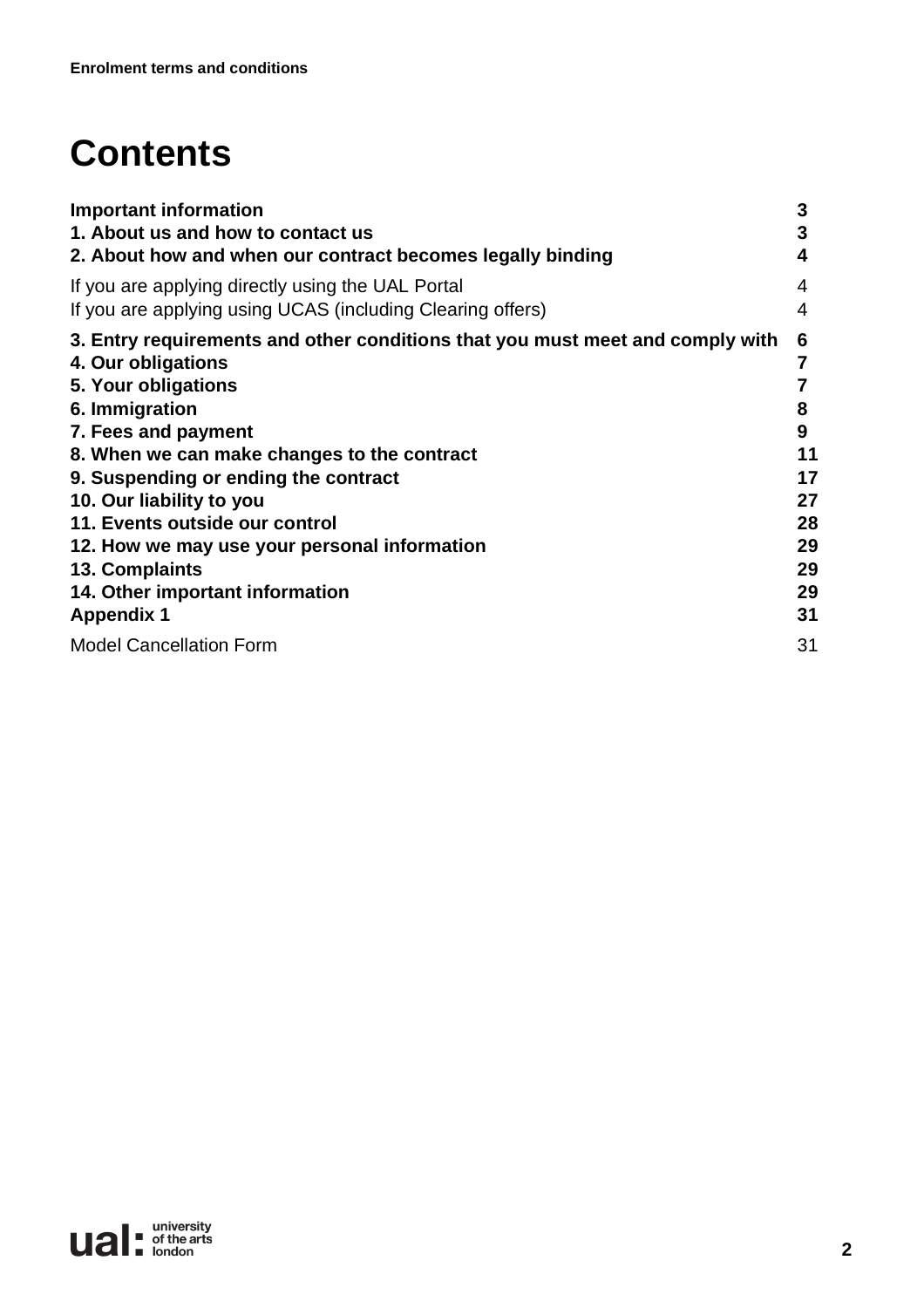## **Important information**

This document contains important information about the contract between you and the University of the Arts London (the "University") if you accept an offer of a place on a course at the University.

The contract will contain legal rights and obligations for you and the University. You should take time to read this document carefully before you accept an offer of a place on a course as the contract will become legally binding on you and us at that point, including your obligation to pay course fees and to comply with our regulations, policies and procedures.

- Your attention is drawn in particular to the following sections:
- The conditions that you need to comply with (section 3)
- Your obligations (including for payment of fees) (section 5) and the Fees Policy
- When and how we can make changes to the Contract (section 8)
- Your legal right to cancel the Contract (section 9)
- Suspending or ending the Contract (section 9)
- Our responsibility to you (section 10).

If you have any questions, please contact one of the email addresses listed before you accept your offer*.*

- Home applicants: [ual.ukeuapply@arts.ac.uk](mailto:ual.ukeuapply@arts.ac.uk)
- International applicants: [ual.internationalapply@arts.ac.uk](mailto:ual.internationalapply@arts.ac.uk)

## **1. About us and how to contact us**

1.1 We are University of the Arts London, a higher education corporation and exempt charity for the purposes of the Charities Act 2011. Our main place of business is at 272 High Holborn, London,WC1V 7EY (the "University").

1.2 You can contact us using the following contact information:

1.2.1 **By letter:** Admissions Service, University of the Arts London, 272 High Holborn, London, WC1V 7EY

1.2.2 **By telephone:** +44 (0)20 7514 6000

### 1.2.3 **By email:**

- Home applicants: [ual.ukeuapply@arts.ac.uk](mailto:ual.ukeuapply@arts.ac.uk)
- International applicants: [ual.internationalapply@arts.ac.uk](mailto:ual.internationalapply@arts.ac.uk)

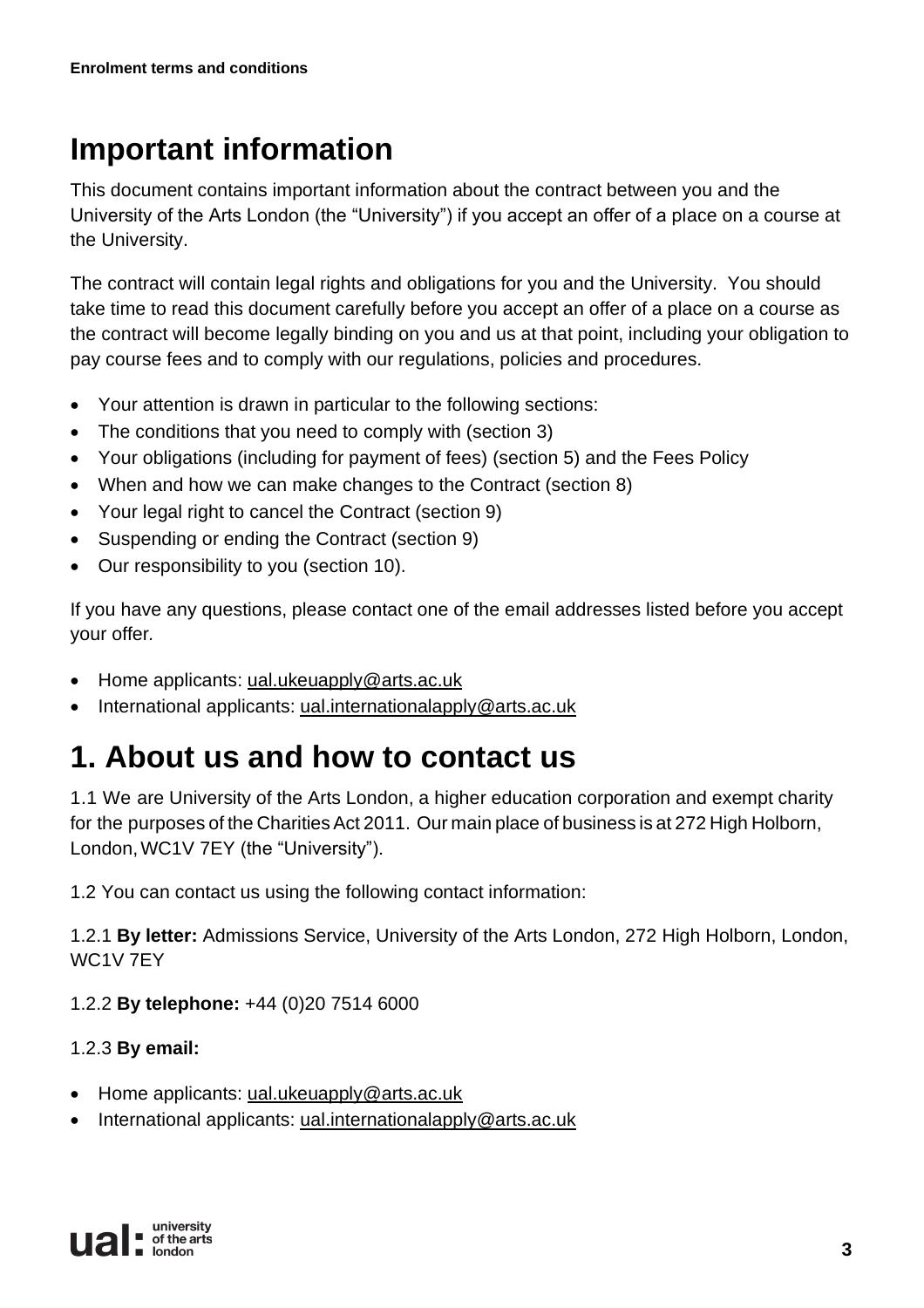# **2. About how and when our contract becomes legally binding**

2.1 We will send an offer letter directly to you by email, setting out details of our offer of a place on a specified course (the "Course") to study with us (the "Offer Letter"). If you are under the age of 18 at the time you accept our offer, the Offer Letter may provide details about additional terms that will apply to you until you reach the age of 18 and we may request that you provide details of a guardian to us. Please see section 11.5 of the [Admissions Policy](https://www.arts.ac.uk/__data/assets/pdf_file/0024/268143/UAL_Admissions_Policy_2021_22.pdf) for further details. In addition to the Offer Letter, information about your Course will be set out in the programme specification for that Course available on our [University of the Arts London](https://www.arts.ac.uk/) website, in our hard copy prospectuses and, where applicable, as described in our college guides (the "Course Information").

2.2 The Offer Letter will also provide you with important information about the contract between us and will explain when and how the contract between us will become legally binding. To accept the offer, you will need to follow the instructions set out in the Offer Letter, and as described below. The process differs depending on whether you are using the online UAL Portal or using the UCAS system.

## **If you are applying directly using the UAL Portal**

2.3 When using the UAL Portal, you will be able to follow the instructions provided to you when you log on. Any information that you need to accept your offer (together with a copy of these Terms) will be provided to you in your Offer Letter.

2.4 To accept our offer, you will be asked to tick the "I accept" button on the UAL Portal. When you do this, a legally binding contract will be formed between us for the provision of your Course and related services.

## **If you are applying using UCAS (including Clearing offers)**

2.5 If you are applying using UCAS, you will need to follow the instructions given to you as set out in your Offer Letter and on the user pages of the UCAS system itself.

2.6 If you have a conditional offer, you can accept our offer as either a "Firm" choice or as an "Insurance" choice. This means that you might initially have two contracts in place with two different institutions (or if both of your choices are with us, you will have two contracts with us for two different courses). As you will ultimately only proceed with one of these choices, one of these will end automatically. Please see below for more details about how this Contract may be ended by both you and us.

2.7 If you have applied to us via Clearing, you will need to add us as your Clearing choice through the UCAS Clearing process.

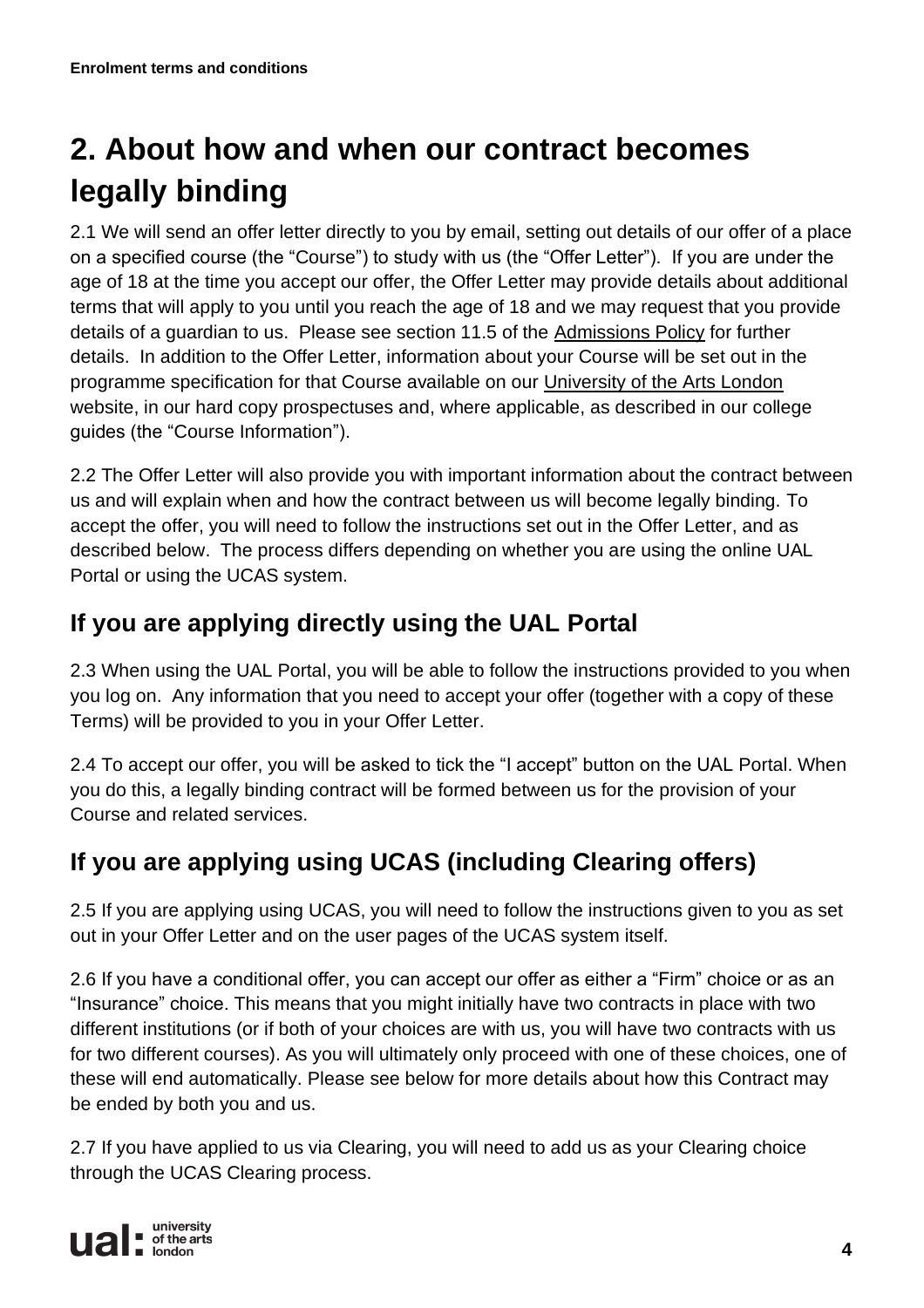2.8 A legally binding contract will be formed between us for the provision of your Course and related services once you accept our offer in accordance with the Offer Letter instructions.

2.9 If there is any inconsistency between what is in our Offer Letter and the information given to you via the UCAS system, you will need to refer to the terms of our Offer Letter (unless we have advised you that there is an error in our Offer Letter).

2.10 The contract between us comprises the following documents (the "Contract"), and will continue for the Course duration unless it is ended or extended in the ways described in these Terms:



- Read our [Student Fees Policy.](https://www.arts.ac.uk/study-at-ual/academic-regulations/student-regulations/student-fees-policy)
- Read our [Academic Regulations.](https://www.arts.ac.uk/study-at-ual/academic-regulations)
- The Offer Letter will contain important information about the Course, the annual fees that apply to the Course and details of any additional fees you might need to pay to us (if any), Course duration, location of Course delivery, and details of the Conditions with which you must comply.

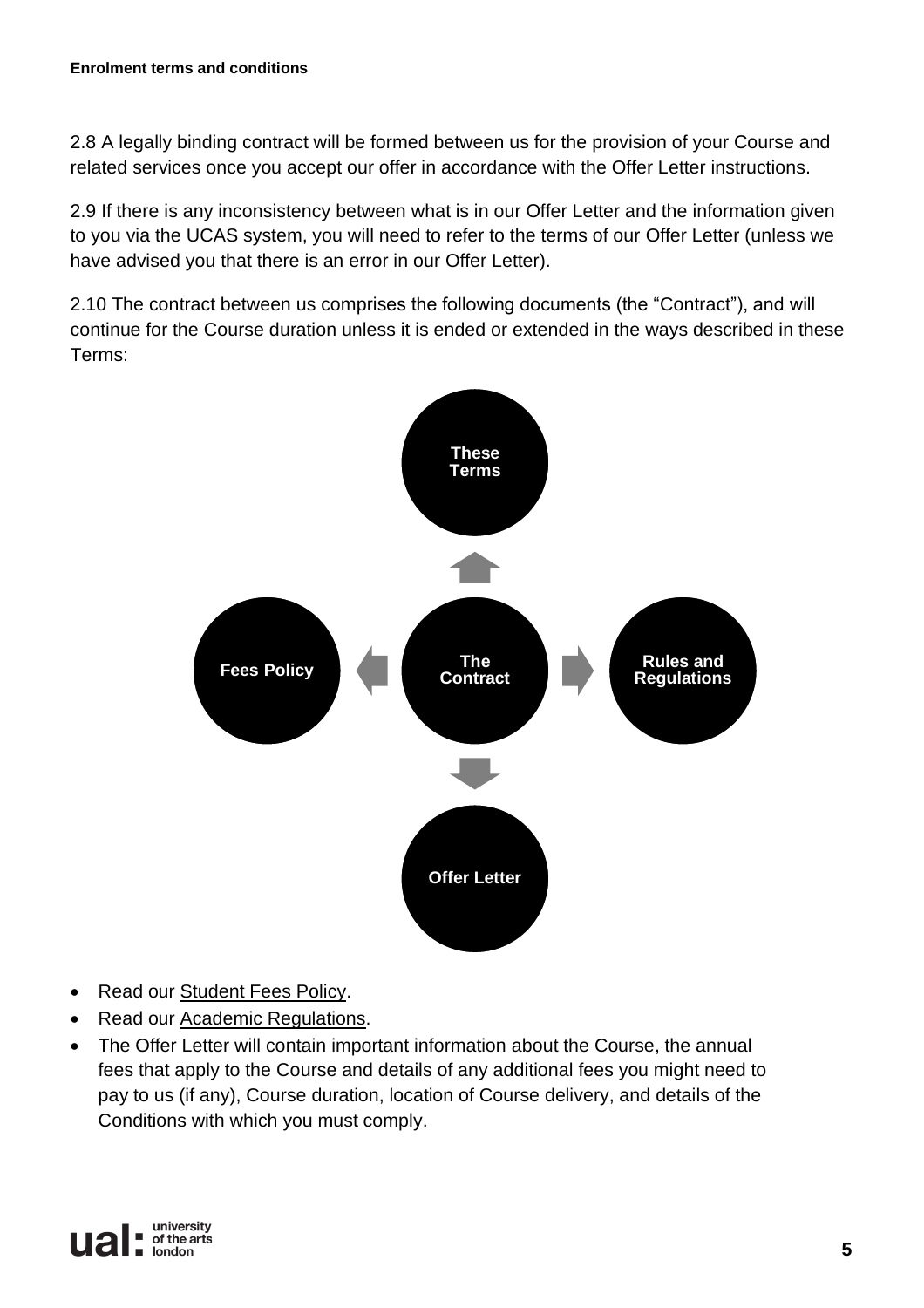## **3. Entry requirements and other conditions that you must meet and comply with**

3.1 Our offer will either be conditional or unconditional. An unconditional offer means the applicant has met the academic entry requirements and the selection criteria for the course. A conditional offer means that some criteria has still to be met, for example results of qualifications currently being studied for or that other conditions attached to it that need to be satisfied before you can enrol with us ("Conditions"). If your offer is conditional, the Offer Letter will set out any Conditions that you need to achieve before you can enrol with us.

3.2 The Course website, and our [Admissions Policy](https://www.arts.ac.uk/study-at-ual/apply)**,** will set out any minimum entry requirements that you need to comply with. They might be requirements relating to your academic grades or qualifications, or other conditions such as minimum language skills. We refer to these as "Minimum Entry Requirements" in these Terms.

3.3 Your Course will also require you to meet standards of performance for progression, to pass certain exams or other assessments, and to submit coursework, and these will be determined by your Course's academic and (if applicable) professional suitability and standards. If you have been offered a scholarship or bursary, you will also be subject to the terms of those arrangements, and will need to comply with any conditions that are explained within those terms. We refer to these as "Standards" in these Terms.

3.4 You will need to meet the Minimum Entry Requirements, Conditions and continue to comply with all relevant Standards in order to enrol with us and progress your studies with us.

3.5 You will need to provide us with evidence that you have satisfied all relevant Minimum Entry Requirements, Conditions and Standards in the form of original official documents, certifications issued by a recognised awarding body (unless these have already been verified via UCAS where you are using the UCAS system to apply) and official translations of any certifications if in any language other than English (where not otherwise verified through UCAS where you are using the UCAS system to apply):

3.5.1 by the date specified in your offer; and

3.5.2 from time to time during your Course for ongoing Standards.

Please also see section 6 for additional entry requirements for international students.

3.6 If you do not meet the Minimum Entry Requirements, Conditions or any relevant Standards, or fail to provide us with satisfactory evidence that you have met them when asked to do so, we may look to suspend or end the Contract as set out in section 9.

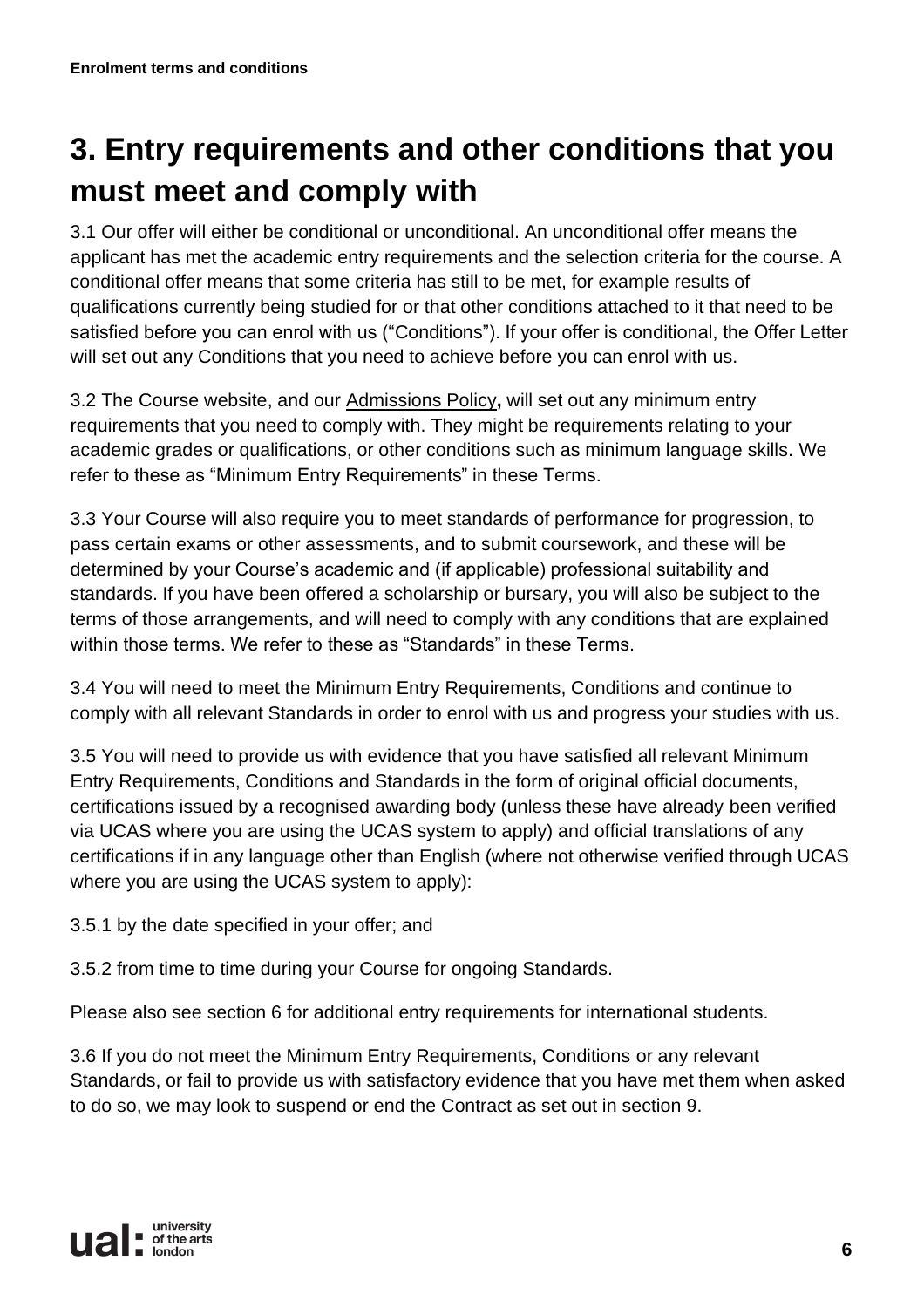## **4. Our obligations**

4.1 We will provide the Course and related services falling within the scope of this Contract with reasonable care and skill. More specific details about your Course (including what modules will be available and delivery and assessment methods), learning support and related services will be provided to you in the relevant Course pages on our [University of the Arts](https://www.arts.ac.uk/)  [London](https://www.arts.ac.uk/) website, in the Offer Letter, and as otherwise set out in the Handbook, which is available online in our [Moodle](http://moodle.arts.ac.uk/) student website from the beginning of the academic year in which you are enrolling.

4.2 We will notify you of changes to the Contract as soon as reasonably practicable in accordance with section 8.

## **5. Your obligations**

5.1 You must:

5.1.1 comply with the Contract;

5.1.2 ensure that all information you provide (or someone on your behalf provides) to us, at any time, is and remains true, accurate, complete and is not misleading;

5.1.3 keep all information provided to us (including your contact details) up-to-date and notify us promptly of any changes in your information;

5.1.4 meet all Minimum Entry Requirements, Conditions and (where relevant) continue to satisfy all Standards throughout the period of your time with us;

5.1.5 enrol with us at the start of your Course and re-enrol each academic year;

5.1.6 pay all Course fees and any additional charges when due;

5.1.7 comply with the Rules and Regulations and Policies as amended from time to time listed at section 2.10 (which also sets out links to each), including in respect of your attendance, participation on the Course and conduct. You acknowledge that if you do not comply with these regulations, rules, policies and procedures we can take action against you in accordance with those regulations, rules, policies and procedures;

5.1.8 behave in a manner that will help foster a University community of mutual trust and respect;

5.1.9 conduct yourself at all times and in all your dealings with fellow students, University tutors, staff, third parties and visitors in a responsible, professional and courteous manner, respecting their individual rights and feelings, and observing the reasonable instructions and guidance of your tutors and staff of the University;

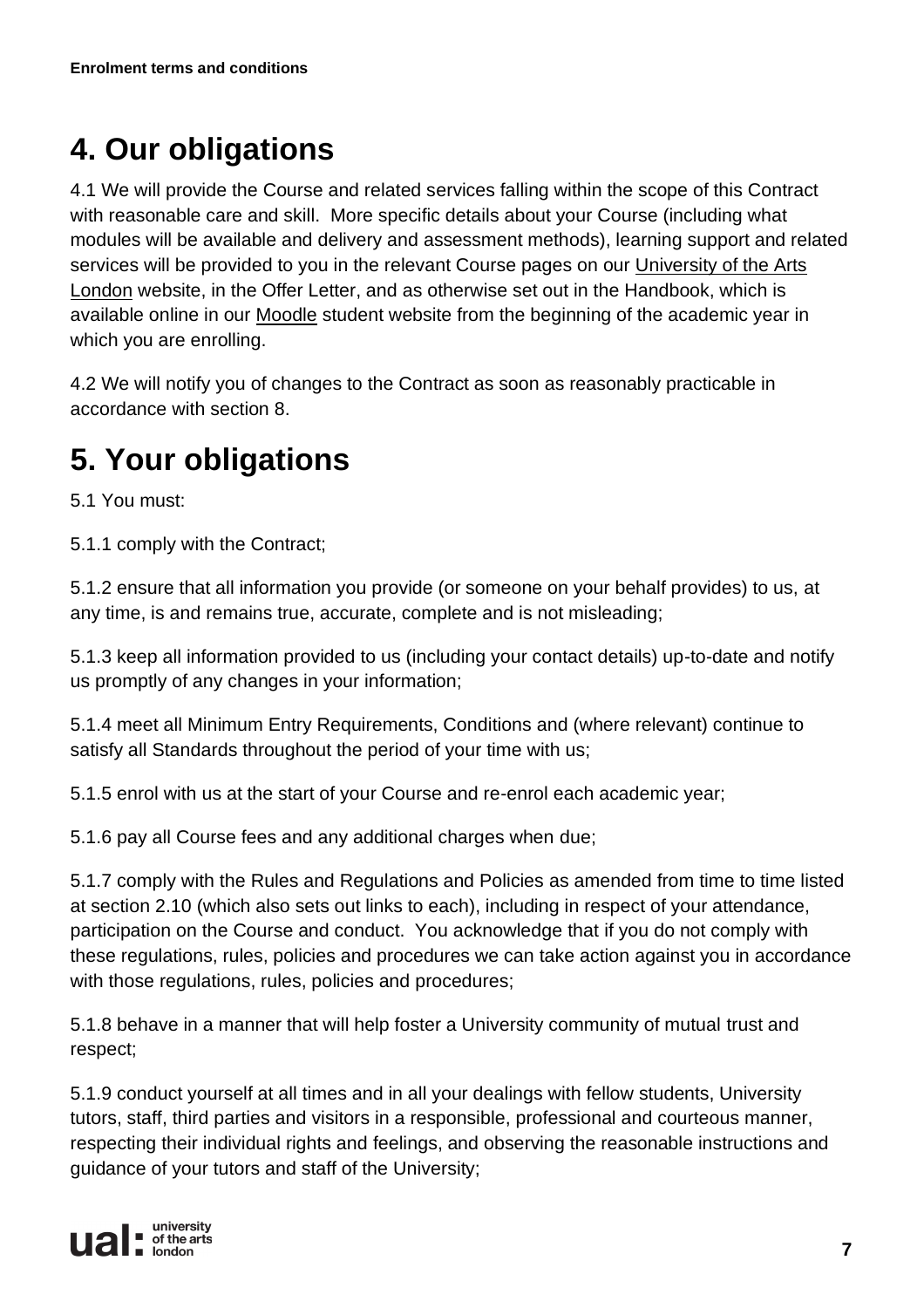5.1.10 act within the law and not engage in activity or behaviour that is likely to bring the University into disrepute;

5.1.11 treat University property with respect;

5.1.12 for those students on a study abroad or exchange programme or work placement, observe the reasonably accepted standards of behaviours in the country or place of work where they are undertaking their studies;

5.1.13 be responsible for your own learning and pursue your studies diligently (which includes, submitting work to your tutors and attending assessments).

## **6. Immigration**

6.1 You will need to demonstrate in accordance with the University's relevant procedure, either before or at the point of enrolment, that you have a valid immigration status to undertake your Course. If you fail to demonstrate that you have a valid immigration status you will not be entitled to enrol at the University and we reserve the right to end the Contract on written notice to you and withdraw you from your Course (without liability to you) and we shall not be responsible for any related or ancillary costs or losses you incur.

6.2 If you have a visa issued by the Home Office, you must take responsibility for ensuring that you comply with the conditions of your visa. You must also ensure that you support the University in its immigration control obligations by following any policies and procedures relevant to international students and visa holders whilst studying at the University. This includes responding to any communications from the University in relation to your immigration status and producing in person copies of documents when requested.

6.3 You are required to inform the University promptly of any communications, events, or notifications regarding your current or prospective immigration status.

6.4 We may refuse to sponsor you or withdraw sponsorship of your Student visa (or equivalent visa to study) if you do not comply with either the Home Office rules or the University's policies and procedures in place at any time, including but not limited to:

6.4.1 failing to obtain and/or maintain a current immigration status that allows you to study throughout the duration of your Course;

6.4.2 failing to produce in person copies of documents relating to your immigration status when requested by the University at any point during your studies;

6.4.3 failure to meet the University's minimum attendance requirements;

6.4.4 failure to inform the University of a change to any immigration bail conditions;

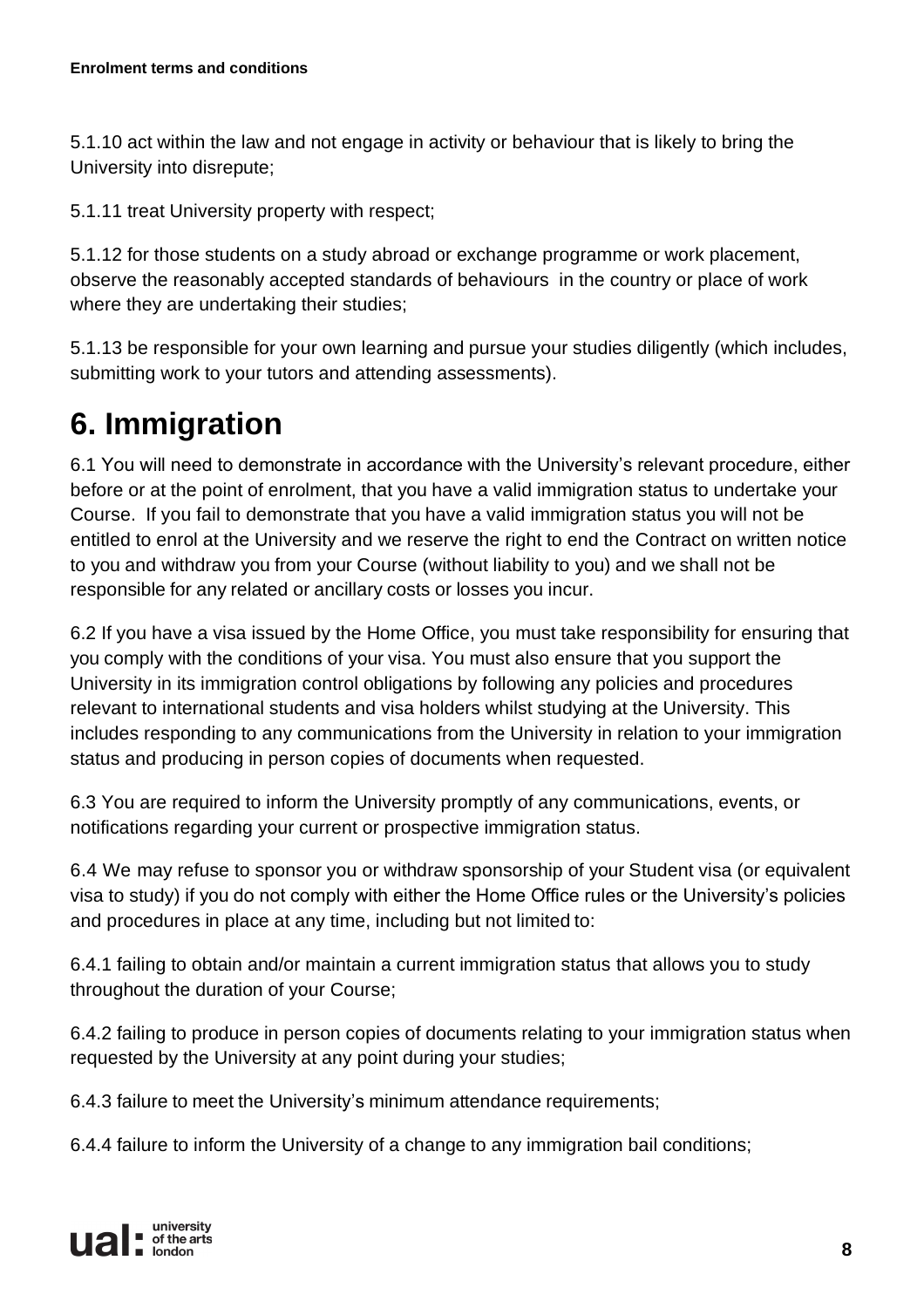6.4.5 your enrolment has been terminated, or you withdraw or commence an interruption of studies;

6.4.6 you leave the UK for an extended period of time and the University decides that sponsorship is no longer necessary;

6.4.7 if you successfully complete your Course in a shorter period than originally planned;

6.4.8 failure to enrol or re-enrol in accordance with section 5; and

6.4.9 failure to comply with the conditions of your visa.

6.5 If you choose to withdraw from your Course or if your study is terminated by the University, this could affect the validity of your visa and your ability to enter and/or remain in the United Kingdom.

6.6 If your visa is revoked or withdrawn for any reason, the University will interrupt or end the Contract.

6.7 The University may need to contact the Home Office to clarify details on outstanding visa applications and previous immigration history. This may involve us giving information about you to the Home Office. We are also required to hold certain information about all visa holders and produce that to the Home Office when requested to do so.

## **7. Fees and payment**

7.1 The annual tuition fees payable for your Course (the "Fees") are described in the Offer Letter. The Offer Letter will tell you what your "fee status" is. You can find out more about fee statuses in Section B of the [Fees Policy.](https://www.arts.ac.uk/study-at-ual/academic-regulations/student-regulations/student-fees-policy) Section N of the [Fees Policy](https://www.arts.ac.uk/study-at-ual/academic-regulations/student-regulations/student-fees-policy) also includes details about how to challenge your fee status. If you have any questions or concerns about your fee status, please contact us **before** you accept our offer. If you are entitled to a discount on your Fees, the Offer Letter will provide details of the Fees payable by you taking into account the applicable discount.

7.2 If you are an overseas fee-paying student, you may be asked to pay a deposit of Fees to secure your place on a Course, and details will be provided in your Offer Letter if relevant to you. The payment of the deposit will be a Condition of the Contract, and must be paid to us in full by the date stated in your offer letter. This deposit is refundable if you request a refund within 14 days of payment of the deposit (in which case your application will be automatically withdrawn), and in certain circumstances as further detailed in our [Fees Policy.](https://www.arts.ac.uk/study-at-ual/academic-regulations/student-regulations/student-fees-policy) The deposit may also be refundable if you cancel the Contract as described in section 9.2 "Your legal right to cancel" and you may be entitled to a refund in other circumstances, as described in these Terms or as may otherwise be agreed by the University.

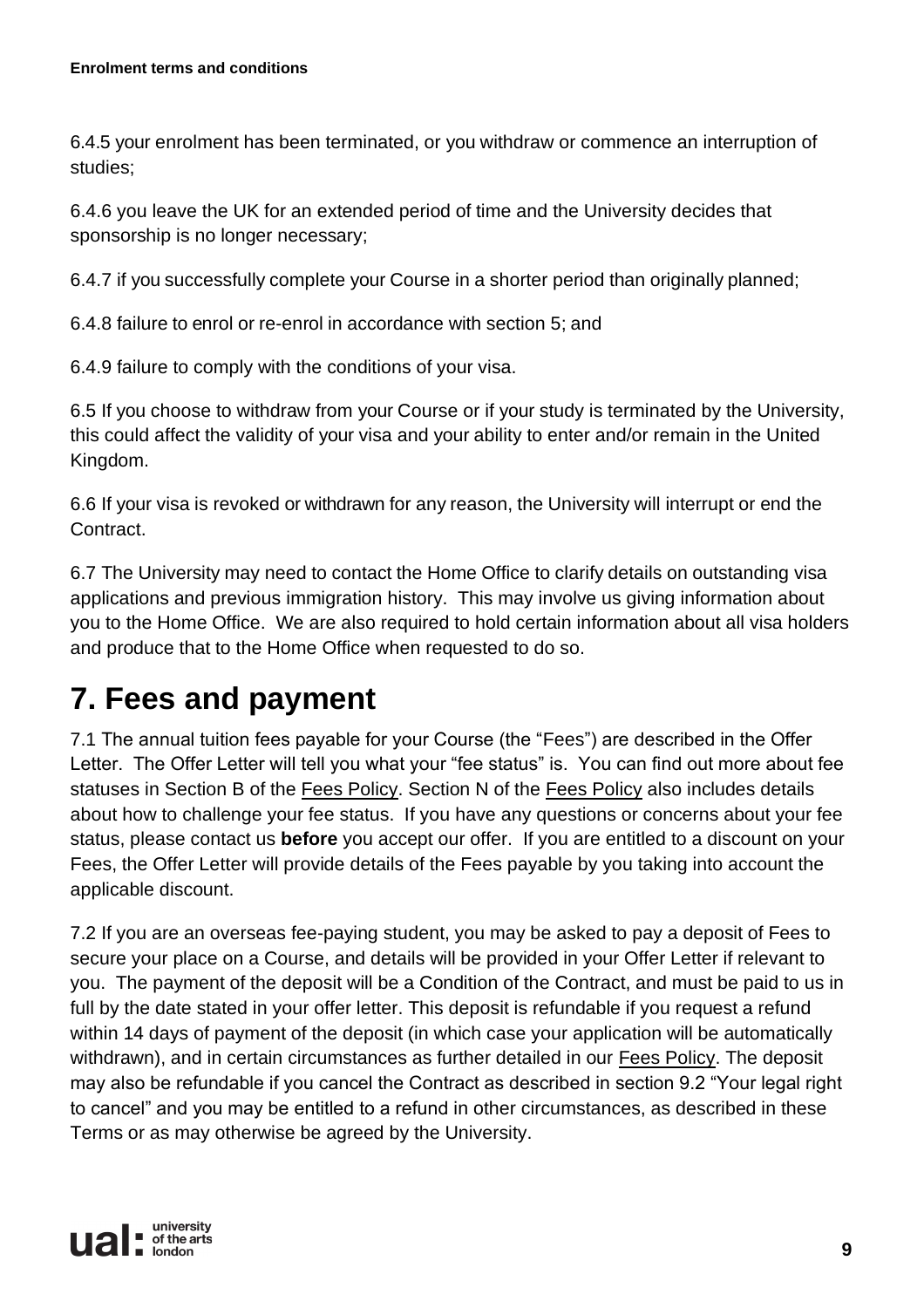7.3 Your Course may also require you to incur costs for additional goods or services from us, which are mandatory to complete your Course for example, equipment and materials, travel or accommodation costs for compulsory field trips or for residencies. In addition, you may be required to pay additional charges during your Course, for example, if you are required to retake any Course modules, or to take certain examinations, or if you need to purchase equipment or contribute to equipment costs. The Course Information will also provide you with details of any specific mandatory costs you will need to incur to complete your Course. You will be responsible for paying any such additional charges (the "Additional Charges") and further detail is included in Section D of the [Fees Policy.](https://www.arts.ac.uk/study-at-ual/academic-regulations/student-regulations/student-fees-policy)

7.4 If you will be staying at University accommodation, you will need to pay for such accommodation under a separate accommodation contract. There may also be optional costs that fall outside of your tuition fees such as optional trips, events and other course-related materials we make available for purchase (sometimes at discounted rates). These costs may be subject to a separate contract between you and the University and the details of these terms (if relevant) will be communicated to you at the time you wish to purchase additional services, products or goods we make available.

7.5 We may increase Fees annually. We will review our Fees annually to reflect a range of consumer and retail indices, but any increase will never exceed 5% of the preceding year's Fees or, if lower, the fee limits imposed on us by the Government.

7.6 We will notify you of the level of increase to your Fees in writing as soon as possible, and in any event before the start of each academic year.

7.7 You must pay all Fees and Additional Charges when due. In limited circumstances, you may be permitted to pay your Fees in instalments. Please see Section E of our [Fees Policy](https://www.arts.ac.uk/study-at-ual/academic-regulations/student-regulations/student-fees-policy) for more information, as it includes important information about when payments by instalment might be permitted, as well as what your liability to us is if you end your Course early, and provides details about what happens if you suspend your studies.

7.8 You can pay for Fees and Additional Charges using the University's secure on-line payment facilities available in your [UAL Portal,](https://sits.arts.ac.uk/urd/sits.urd/run/siw_lgn) by internet banking or by bank transfer. Due to ongoing COVID-19 disruption, we may not be able to accept payment in person or by telephone, but if we can accept payment in this way, we will notify you. We do not accept cash payments. Further details of when and how you are required to make payments are set out in our [Fees Policy.](https://www.arts.ac.uk/study-at-ual/academic-regulations/student-regulations/student-fees-policy)

7.9 Where arrangements have been made for a third party (such as the Student Loan Company or a sponsor) to pay your Fees and/or any Additional Charges on your behalf, you will be responsible for payment of such fees and charges if that third party does not pay those fees when due. We will need to receive written evidence of any sponsorship payment prior to or on enrolment. Please see Section E of the [Fees Policy](https://www.arts.ac.uk/study-at-ual/academic-regulations/student-regulations/student-fees-policy) for more detail.

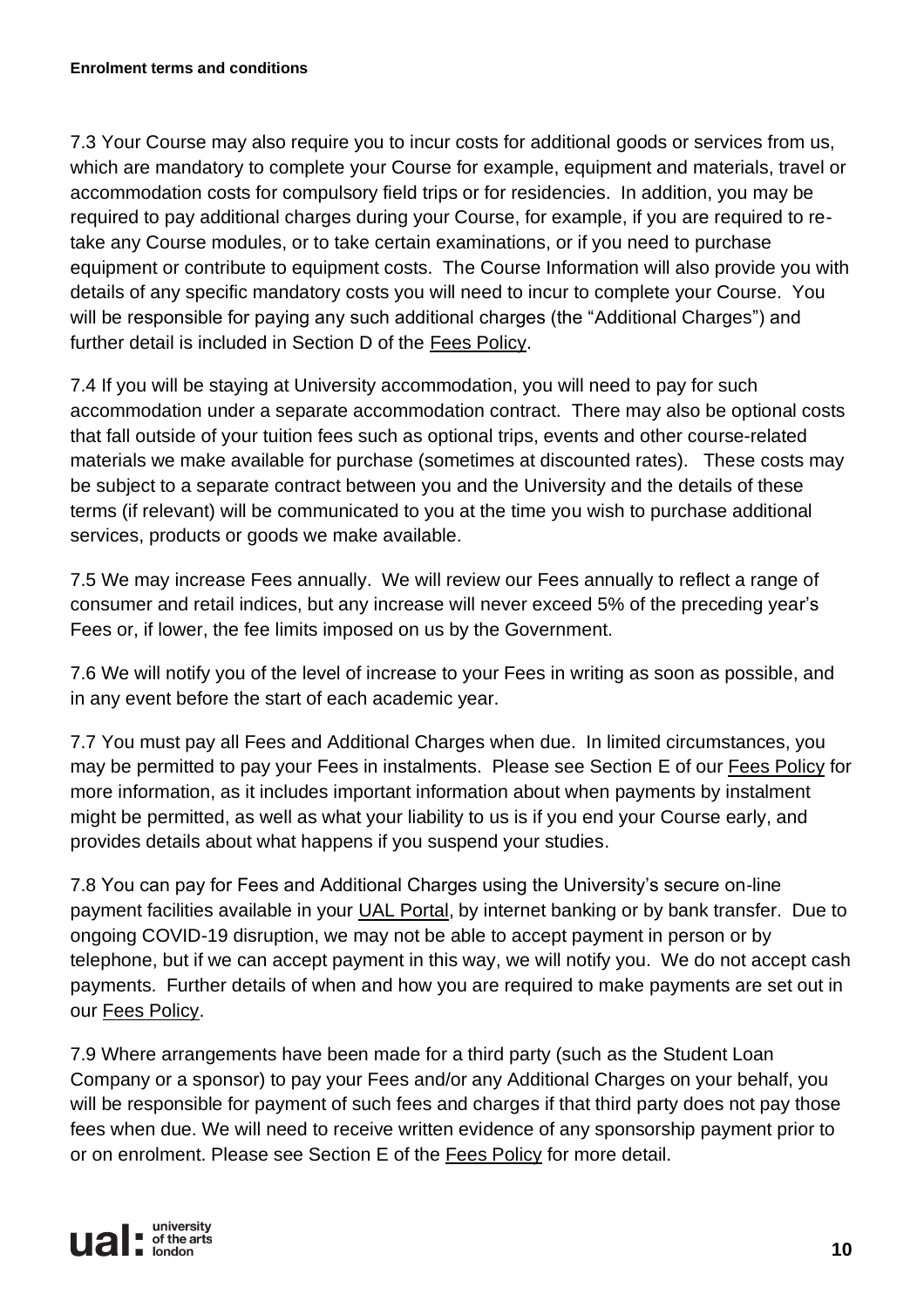7.10 If you are having difficulty paying your Fees or any Additional Charges, please do get in touch with us (via your Fees Manager or via the Student Advice Service) as soon as possible.

7.11 We may be entitled to end the Contract or to take other action against you (including withholding your final certificate) if you fail to pay your Fees after being given the opportunity to pay them in line with our [Fees Policy.](https://www.arts.ac.uk/study-at-ual/academic-regulations/student-regulations/student-fees-policy) In certain cases, we may be entitled to set-off any sums owed to us against any refunds that you might be entitled to receive. Please see our [Fees](https://www.arts.ac.uk/study-at-ual/academic-regulations/student-regulations/student-fees-policy)  [Policy](https://www.arts.ac.uk/study-at-ual/academic-regulations/student-regulations/student-fees-policy) for more information.

7.12 Please see our [Fees Policy](https://www.arts.ac.uk/study-at-ual/academic-regulations/student-regulations/student-fees-policy) and Refund and [Compensation Policy](https://www.arts.ac.uk/study-at-ual/academic-regulations/refund-and-compensation-policy) for further details about how and when you might be entitled to receive a refund or compensation.

## **8. When we can make changes to the contract**

8.1 We will always try and minimise making changes to the Contract (including changes to our facilities and the Course). However, there may be times where changes are needed. The table below gives examples of when and why we might need to make changes, and explains what these changes might look like and how we will tell you about them.

8.2 The changes that we make might be:

8.2.1 **Minor**: i.e. do not in our view materially change how the Course and related services are provided to you; or

8.2.2 **Major**: i.e. will have a more significant impact on the way that we teach and make available the Course and other services to you.

8.3 If we need to make any changes, we will assess the potential impact of such change and will follow the process explained in section 8.6.

8.4 Because information about Courses and about the University are originally published well in advance of the time you accept your offer, there may be occasions where this information changes from the time you were researching the University and making an application for the Course and by the time we send out our Offer Letter. Before accepting your offer, we recommend that you refer to our website and the relevant Course pages to check if any changes have been made. By accepting our offer, you will be confirming that you are accepting our offer on the basis of the changes documented in the Offer Letter.

8.5 The following table provides an indicative list of the types of reasons why changes might be made, and what type of changes you might see.

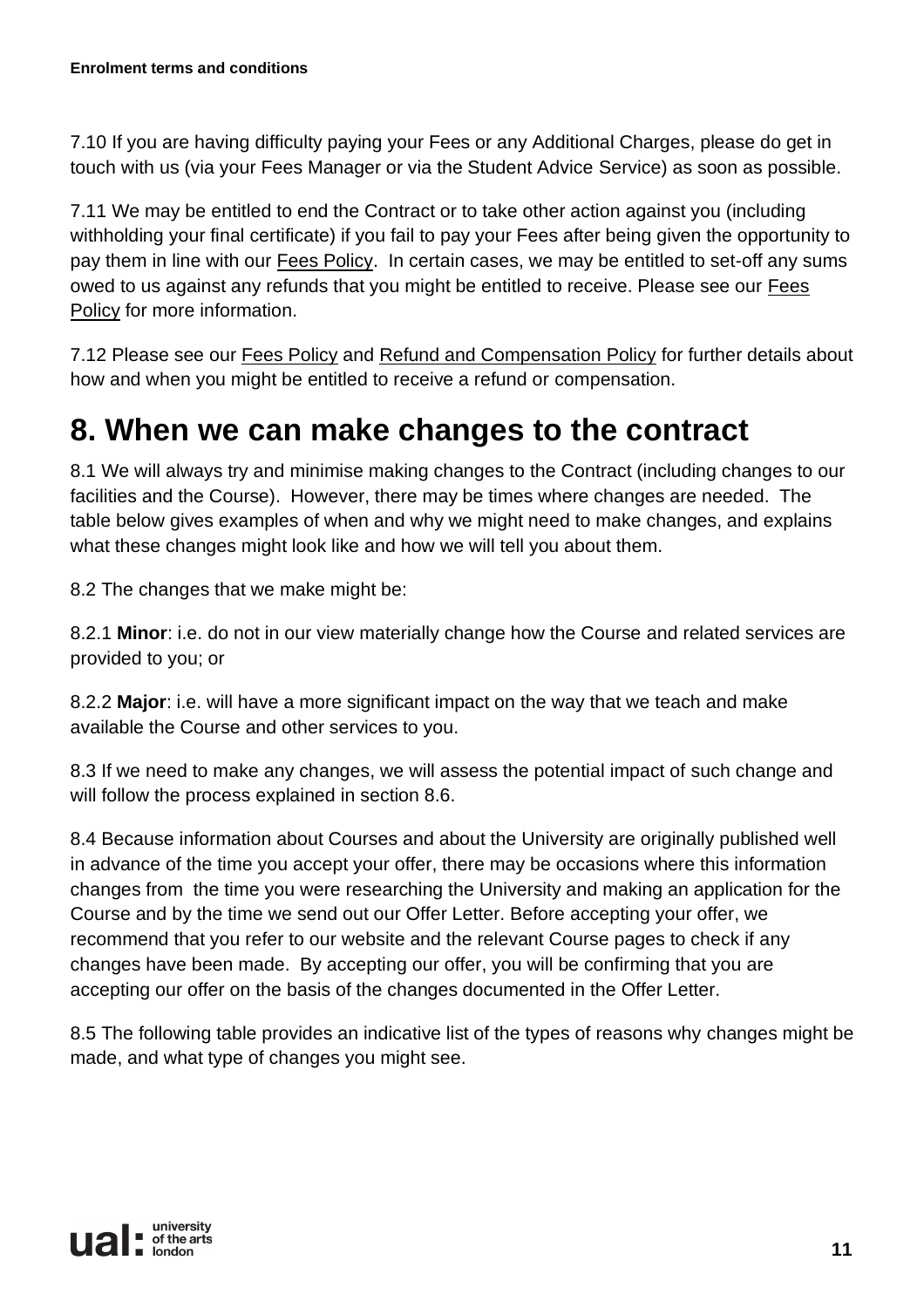#### **Why we might need to make changes What might the change look like?**

We might need to make changes to the Contract and to your Course as follows:

- To reflect and to ensure that we comply with:
- $\circ$  the law
- $\circ$  guidance or a decision by a court (or similar body)
- o requirements or guidance issued by a regulator (e.g. the Office for Students or Competition and Markets Authority), a funding body or a statutory body, or otherwise issued by the UK or devolved Governments (including for example, by UKVI)
- o relevant professional or accrediting body requirements or guidance.
- To ensure that we are continuing to provide the Course to you lawfully and/or to maintain academic standards and quality.
- To reflect changes and developments in pedagogy or academic research to ensure that your Course is relevant and up-to-date.
- To improve the quality of our educational and pastoral services or in response to student or external examiner and assessor feedback, or to reflect best practice across the Higher and Further Education sectors.
- To meet any changes to health and safety requirements or guidelines.
- To help protect you or us against cybercrime or to otherwise help avoid

The reasons identified in the left hand column may result in a number of different changes being made by us in response to those circumstances, and we list some examples of these types of changes below:

- changes to the timetable for delivery of your Course;
- changes to the number of classes/lectures and/or other teaching activity relating to the Course;
- changes to the methods by which the Course is delivered and/or assessed (e.g. by moving from an in-person to virtual format);
- changes to the content and/or syllabus of the Course;
- changes to the way that we teach, supervise and/or assess a Course
- changes to the location of your Course teaching or facilities. We consider a minor change being one which means we instead provide these within the same campus or site provided they are of equivalent quality as those advertised by us, whereas a major change would be where we move the teaching location to a different location that is not located near the original delivery campus/site;
- additions and/or withdrawals of certain modules on your Course or to placements, work experience or residencies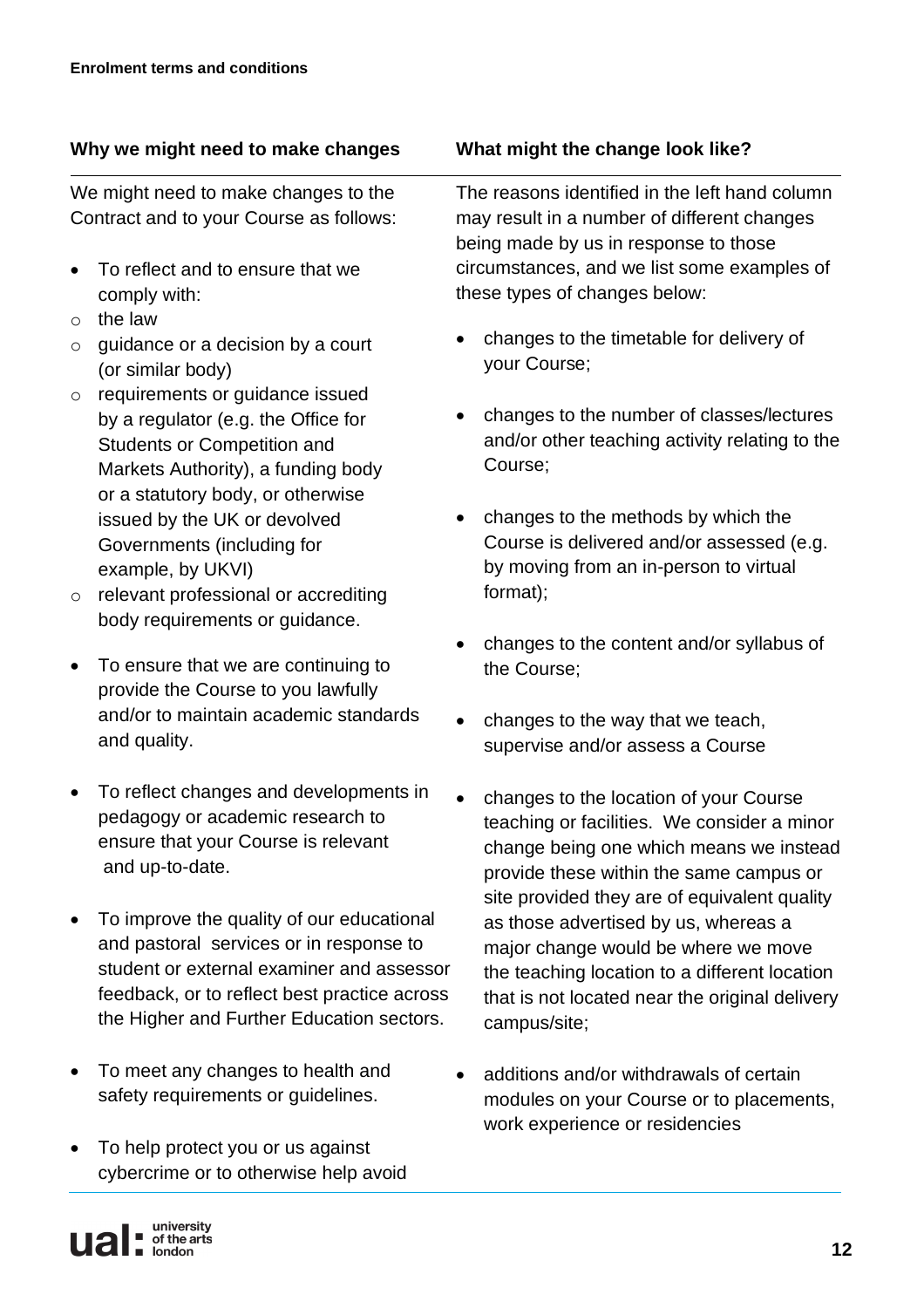#### **Why we might need to make changes What might the change look like?**

and mitigate cyber security issues.

- To reflect changes to our property and premises.
- To reflect changes in student demand for certain modules (whether optional or mandatory ones).
- To reflect changes in student demand for our pastoral services (e.g. counselling).
- To mitigate and deal with any circumstances where our premises or staff are subject to a serious IT security event.
- To deal with unavoidable changes in our academic and/or support staff.
- In response to minimum enrolment numbers not being attained / fall in enrolment numbers.
- In light of the withdrawal or amendment of any relevant approval, accreditation or validation.
- To reflect changes made by a placement provider or other partner and/or withdrawal of a placement by a placement provider.
- To make changes that are required to meet applicable Governmental guidance or regulations, including, without limitation, as a result of ongoing COVID-19 or similar epidemic or pandemic restrictions.

We may, for example, need to change delivery and assessment methods (e.g. by moving towards a greater percentage of



- 
- changes to reading lists to deal with changes in the relevant subject area relating to your Course;
- procedural changes to our Handbook.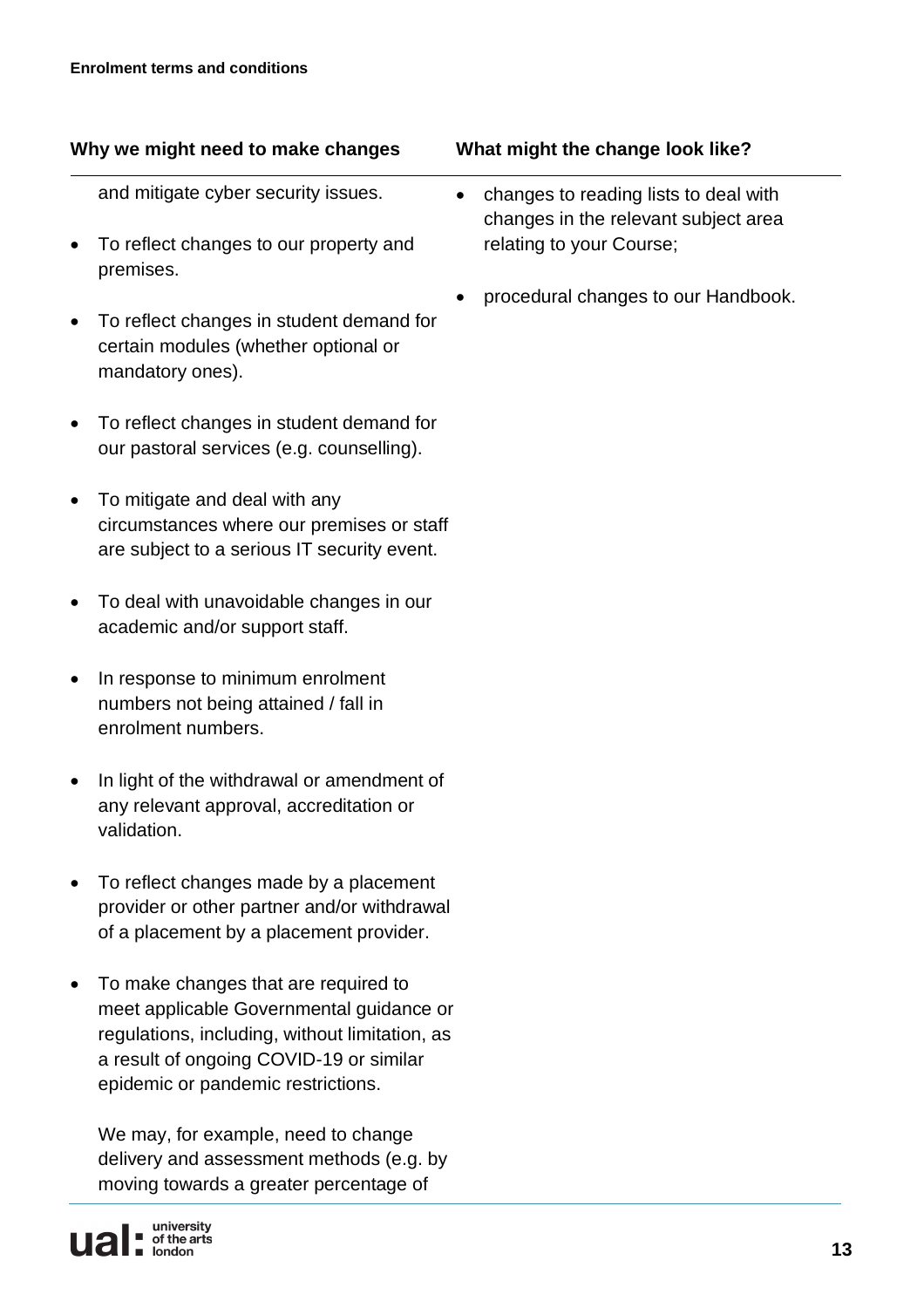#### **Why we might need to make changes What might the change look like?**

distance teaching, learning or assessment) and make appropriate adjustments to how we provide the services to you to meet these requirements. We may need to make these changes with limited notice for health and safety reasons, but we will always seek to provide you with as much notice of any such changes as we can.

• For any other valid reason.

#### **Specific COVID-19 disruption changes:**

We may need to make changes to the Contract, the Course or to our facilities from time to time to help us comply with and respond to temporary or longer-term government guidelines and restrictions (and related health and safety requirements) as a result of the ongoing COVID-19 pandemic.

Please see section 11.3.2 about how we might make changes in response to an Event Outside of our Control.

To address the specific ongoing issues caused by COVID-19, in addition to some of the examples above, we are likely to need to make the following adjustments to the Contract, Course and our facilities from time to time as follows:

- changing the order or timing of how we deliver modules or other Course components to you. This might be necessitated to allow us to give you the relevant experience, e.g. to move a nonpractical module or placement or residency to a later date if there are ongoing COVID-19 or similar pandemic or epidemic disruptions and restrictions in place;
- changes to the way that we teach, deliver or assess a Course and/or provide pastoral support services (for example, moving to online delivery or changing the percentage of online and in-person delivery) to ensure that we are continuing to provide that course or other services or facilities to you lawfully and/or to maintain academic and professional standards and quality or to otherwise reflect any Government, regulatory or legal restrictions or to protect the health and safety of our students and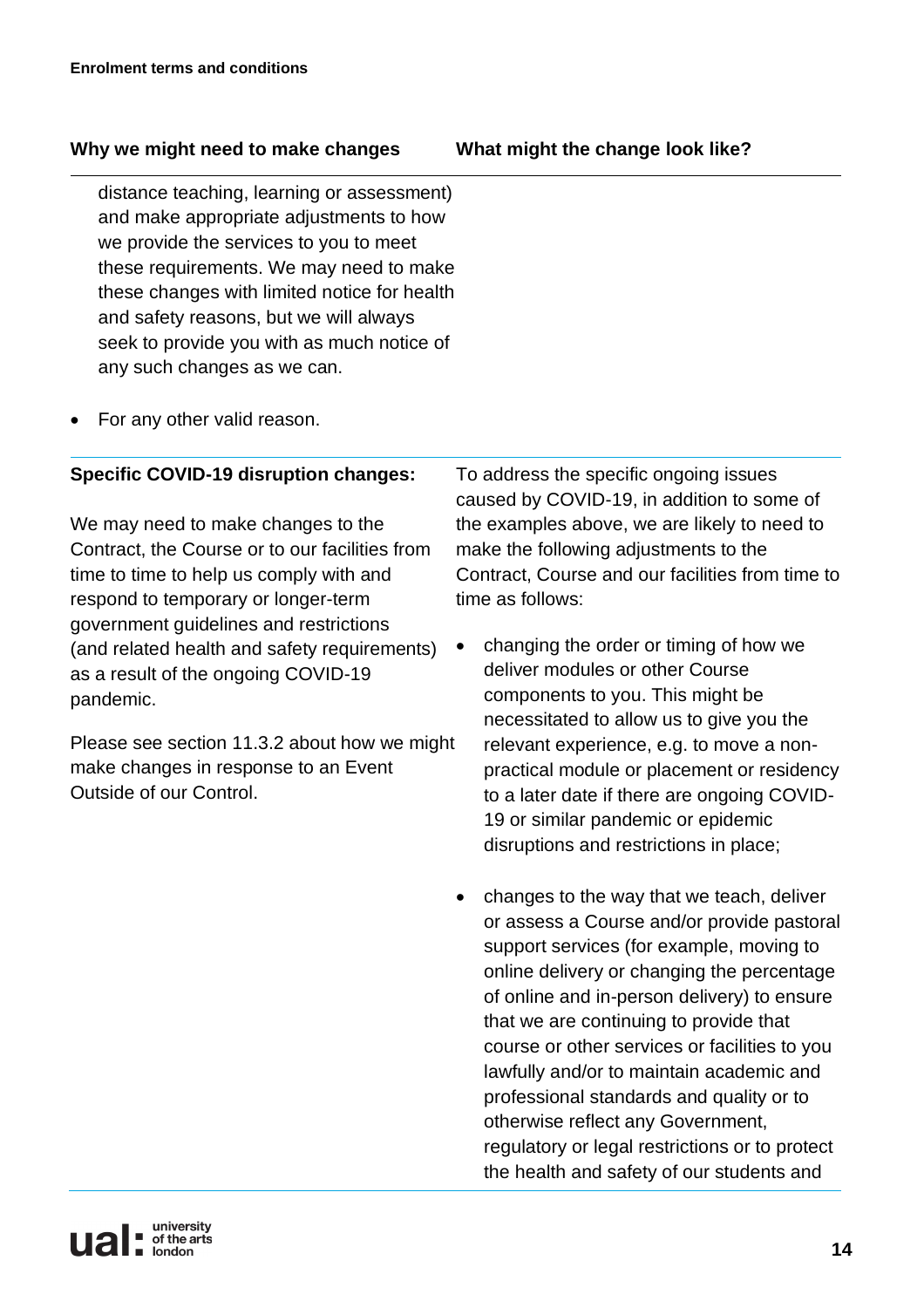| Why we might need to make changes | What might the change look like?                                                                                                                                                                                                                                                                                                                                                                                                 |
|-----------------------------------|----------------------------------------------------------------------------------------------------------------------------------------------------------------------------------------------------------------------------------------------------------------------------------------------------------------------------------------------------------------------------------------------------------------------------------|
|                                   | staff. In more serious cases, we might<br>need to implement more significant<br>changes to our courses or other services<br>or facilities such as adjusting teaching or<br>assessment methods or delivery of<br>pastoral services (such as counselling) to<br>account for any legal, regulatory,<br>professional or practical restrictions in the<br>way that we operate in light of COVID-19<br>or similar pandemic disruption. |
|                                   | Before you accept our offer, we will let you<br>have details of our COVID-19 plan and how<br>we will need to flex our Course delivery and<br>assessment to reflect ongoing requirements<br>and restrictions. Your Offer Letter will provide<br>you with information on where to find this<br>information. We will also keep you updated of<br>any changes after you have accepted your<br>offer until you enrol with us.         |

8.6 How we will manage these changes and what you can do if you do not agree with the changes:

| Type of change | How you will be notified                                                                                                                                                                                                                                                                     | What if you do not agree with the<br>change? |
|----------------|----------------------------------------------------------------------------------------------------------------------------------------------------------------------------------------------------------------------------------------------------------------------------------------------|----------------------------------------------|
| Minor changes  | For minor changes, we will notify Not applicable.<br>you of any amendments by email,<br>providing you with as much notice<br>as is in our view appropriate in the<br>circumstances.                                                                                                          |                                              |
|                | Where possible, we will look to<br>provide this notice to you in<br>advance, but this may not always<br>be possible (e.g. if we are required<br>to make changes at short notice to<br>respond to a Government or<br>regulator's direction or to urgently<br>deal with a situation (such as a |                                              |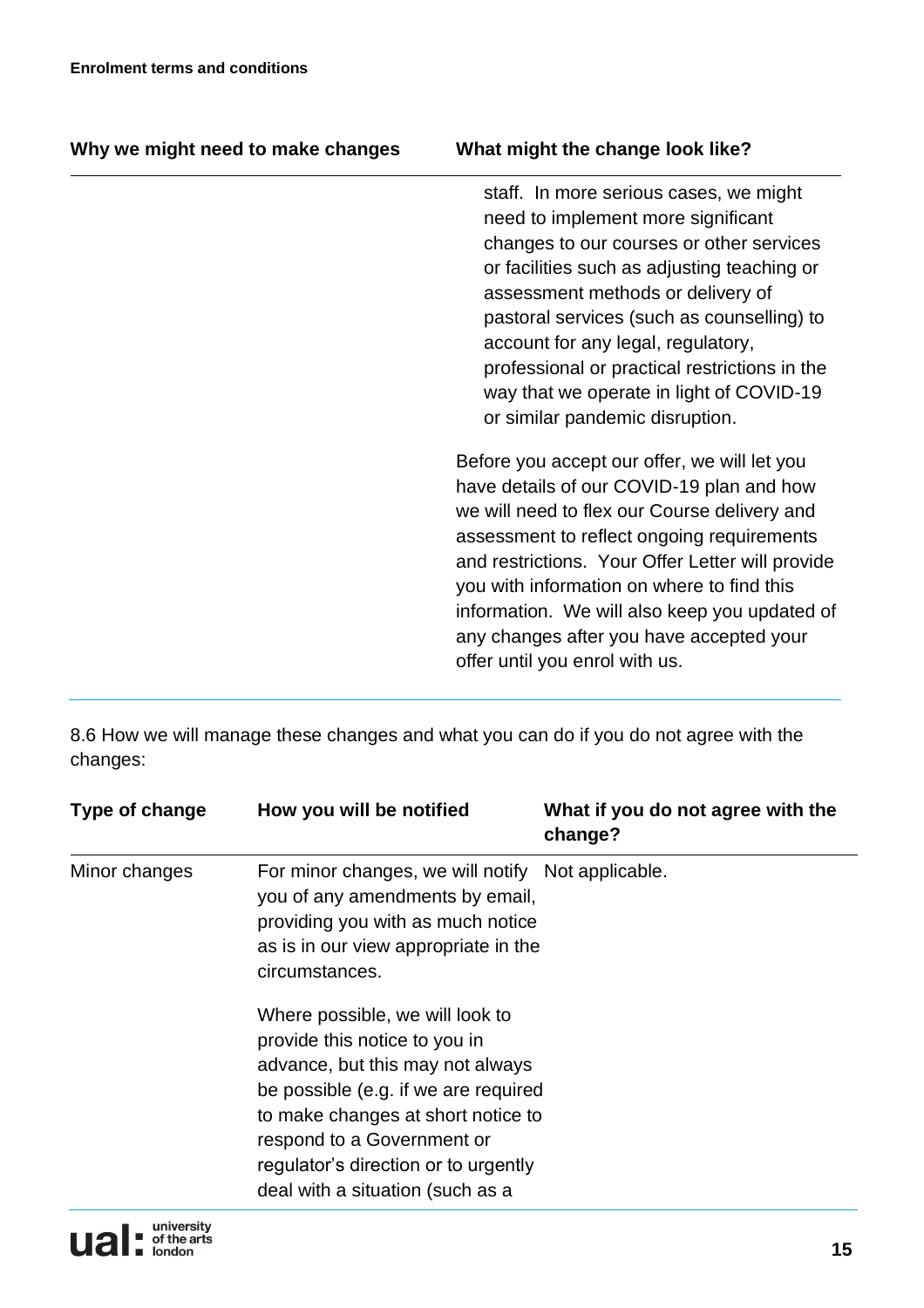| Type of change    | How you will be notified                                                                                                                                                                                                                                                                                                                                                                                                                                                                                                                                                                                                                                                                                                                                                                                                                                    | What if you do not agree with the<br>change?                                                                                                                                                                                                                                                                                                                                                                                                                                                                                                                                                                                                                        |
|-------------------|-------------------------------------------------------------------------------------------------------------------------------------------------------------------------------------------------------------------------------------------------------------------------------------------------------------------------------------------------------------------------------------------------------------------------------------------------------------------------------------------------------------------------------------------------------------------------------------------------------------------------------------------------------------------------------------------------------------------------------------------------------------------------------------------------------------------------------------------------------------|---------------------------------------------------------------------------------------------------------------------------------------------------------------------------------------------------------------------------------------------------------------------------------------------------------------------------------------------------------------------------------------------------------------------------------------------------------------------------------------------------------------------------------------------------------------------------------------------------------------------------------------------------------------------|
|                   | security or health and safety risk<br>or emergency at the University).                                                                                                                                                                                                                                                                                                                                                                                                                                                                                                                                                                                                                                                                                                                                                                                      |                                                                                                                                                                                                                                                                                                                                                                                                                                                                                                                                                                                                                                                                     |
| Major changes     | If we need to make any changes<br>which will, in our reasonable<br>opinion, have a more significant<br>impact on your Course or on this<br>Contract, and which will cause<br>you a significant detriment, we<br>will notify you as soon as we<br>reasonably can in the particular<br>circumstances, and will let you<br>have details about the changes<br>and how they will impact you.<br>As with minor changes, we might<br>not always be able to give you<br>much notice.<br>Please see below about what<br>happens if we decide to<br>withdraw or close a Course.<br>For the avoidance of doubt,<br>where we are making<br>changes in response to the<br><b>COVID-19 pandemic which</b><br>were communicated to you<br>before you agreed to accept<br>our offer, such changes will<br>not constitute major changes<br>for the purposes of this section. | In these circumstances, we would be<br>happy to discuss the changes with<br>you in the first instance. Please get in<br>touch with us promptly if you have<br>any concerns. You will be able to<br>reply to the email notifying you of the<br>changes.<br>If you remain unhappy about any<br>change, after we have discussed this<br>with you, if you have suffered a<br>significant detriment as a result of the<br>change, you may be entitled to end<br>the Contract in accordance with<br>section 9 below. Depending on the<br>relevant circumstances, you may be<br>entitled to an appropriate and<br>proportionate refund of the Fees you<br>have paid to us. |
| Course withdrawal | <b>Pre-commencement of Course</b><br>If the University decides to                                                                                                                                                                                                                                                                                                                                                                                                                                                                                                                                                                                                                                                                                                                                                                                           | If this occurs, we will take reasonable<br>steps to seek to:                                                                                                                                                                                                                                                                                                                                                                                                                                                                                                                                                                                                        |
|                   | withdraw or discontinue a<br>course before it starts, then it<br>will take reasonable steps to<br>notify you in advance and you<br>shall be entitled to cancel this                                                                                                                                                                                                                                                                                                                                                                                                                                                                                                                                                                                                                                                                                         | offer you a place on an alternative<br>course at the University (subject to<br>place availability and you<br>complying with the requirements<br>of admission to and enrolment on                                                                                                                                                                                                                                                                                                                                                                                                                                                                                    |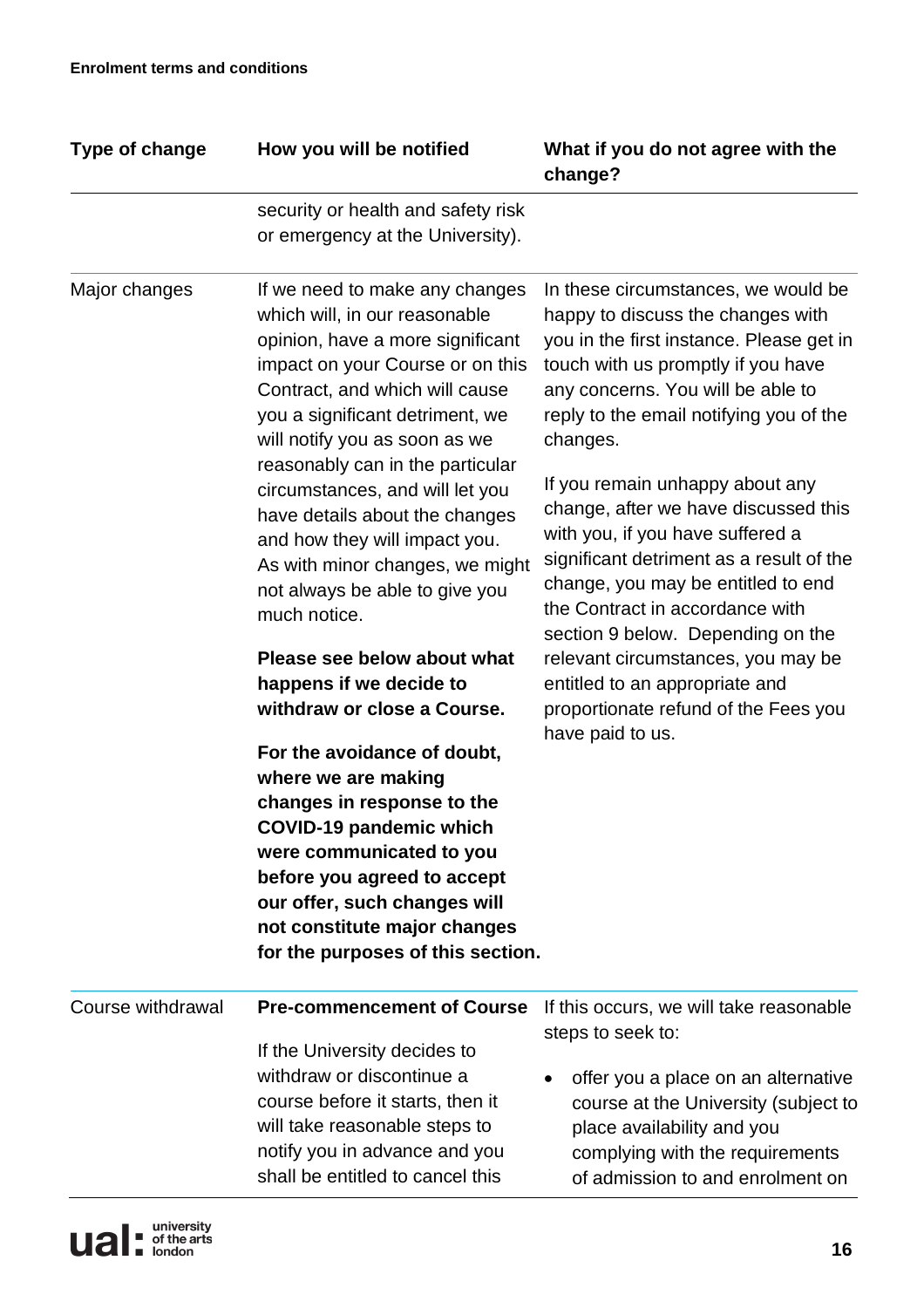| Type of change                                                                                          | How you will be notified                                                                                                                                                            | What if you do not agree with the<br>change?                                                                                                                          |
|---------------------------------------------------------------------------------------------------------|-------------------------------------------------------------------------------------------------------------------------------------------------------------------------------------|-----------------------------------------------------------------------------------------------------------------------------------------------------------------------|
|                                                                                                         | Contract by written notice to<br>the University.                                                                                                                                    | that course); or                                                                                                                                                      |
|                                                                                                         | Post-commencement of<br><b>Course</b>                                                                                                                                               | (at your request) assist you to join<br>another course at another<br>provider; and                                                                                    |
|                                                                                                         | There may also be times where<br>we need to withdraw or<br>discontinue a course, or to<br>merge or combine a course,<br>with other courses after a<br>course has commenced, if such | (if appropriate), issue you with a<br>refund of the tuition fees paid and<br>transcript of academic credits<br>earned, and a copy of a certificate,<br>if applicable. |
| action is required for example<br>as a result of one of the<br>reasons set out in section 8.5<br>above. | Where we are unable to offer you an<br>alternative place with us, our Contract<br>will end at the date notified to you by<br>us.                                                    |                                                                                                                                                                       |
|                                                                                                         |                                                                                                                                                                                     | Please see our Refund and<br><b>Compensation Policy for further</b><br>information about how any Fees you<br>have paid will be dealt with in these<br>circumstances.  |

## **9. Suspending or ending the contract**

9.1 There may be circumstances where the Contract can be ended by either you or us before the normal expiry date, which will be the Course end date as stated in your Offer Letter.

9.2 The table below provides details about when and how **you may be entitled to end the Contract**, as well as explaining what your refund rights are (if any):

| <b>Scenario</b>               | When you may be entitled to<br>end this Contract                                                                                                                          | What you need to do                                                                                     |
|-------------------------------|---------------------------------------------------------------------------------------------------------------------------------------------------------------------------|---------------------------------------------------------------------------------------------------------|
| Your legal right to<br>cancel | If you have accepted an offer<br>from us in any way other than in<br>person at our premises, you<br>have a legal right to cancel the<br>Contract if you change your mind. | This is a legal right that you will<br>have to end the Contract if you<br>meet the notice requirements. |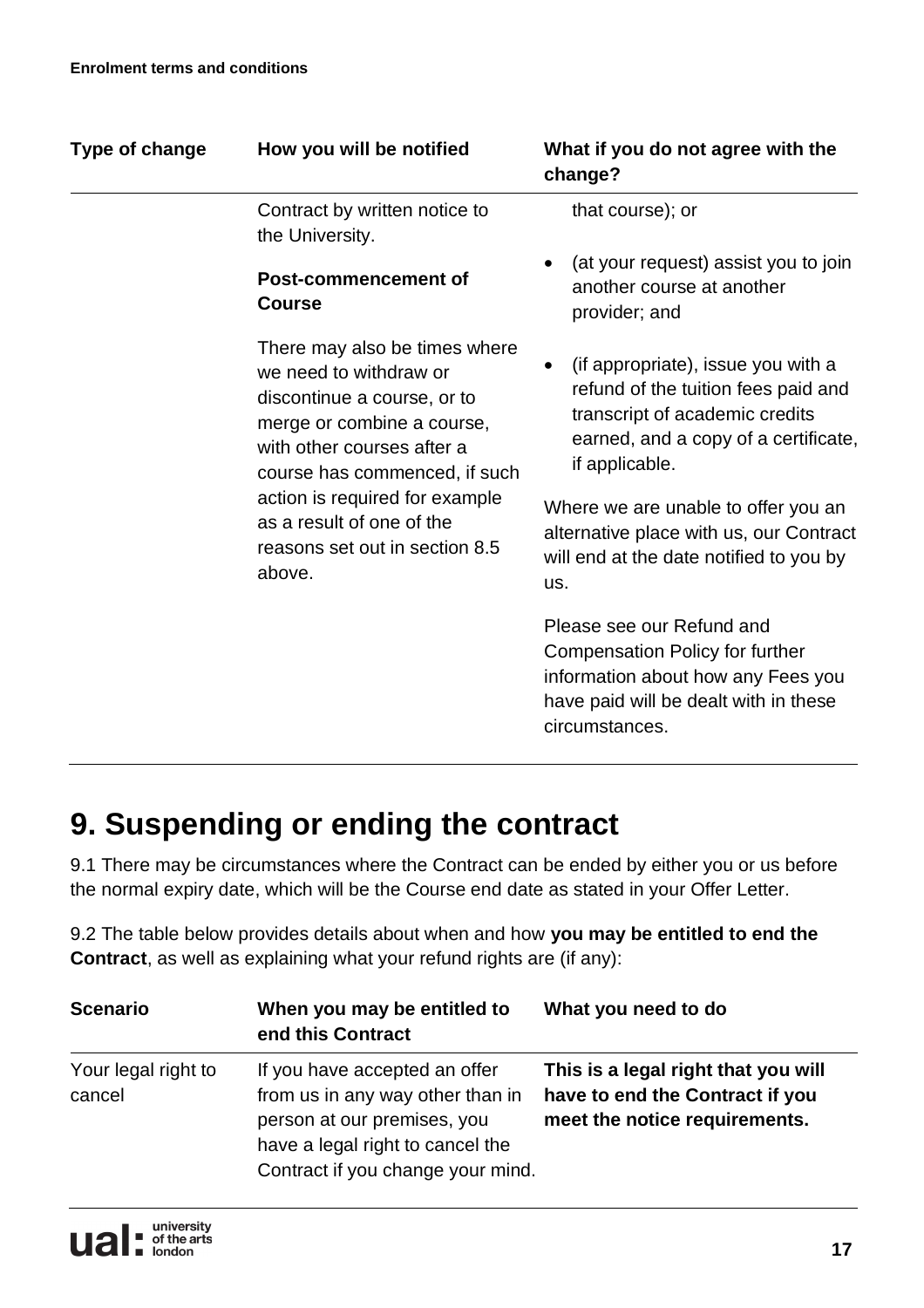#### **Scenario When you may be entitled to end this Contract**

If you change your mind, you must cancel the Contract within the cancellation period. The cancellation period starts from the date you accept our offer and ends 14 days after the official start date of your Course (the "Cancellation Period").

#### **Important notice:**

We can start to provide the course to you under the Contract before the end of the Cancellation Period if you have asked us to do so. This might apply, for example, if you have applied to us very soon before your course is due to start, or applied to us via Clearing.

This will not prevent you from cancelling the Contract, but if you want to cancel and we have already started your course, you acknowledge that we may deduct from any refund a fair amount to reflect the cost of any services you have actually received until you notified us of your wish to cancel. You will be reminded of your legal rights in this regard at the time you accept an offer from us.

#### **What you need to do**

You must clearly inform us of your decision to cancel before the expiry of the Cancellation Period.

You can use the model cancellation form in Appendix 1 to tell us, but you don't have to. You can contact us using the information set out in the "About Us" section 1.

Note that to meet the deadline, you just have to have sent your communication to us. We do not have to have received it by that time.

#### **Refund rights**

Any Fees you have paid to us will be refunded in full (but we may retain an amount to cover our reasonable losses and costs as a result of the termination, including any deposit paid) within 14 days after the day you told us you want to cancel. They will only be made to the individual or organisation who actually paid the Fees, unless the University agrees in writing otherwise.

Pre-enrolment If you have accepted your offer with us using the UCAS system as an "Insurance" choice, and you confirm your offer with your "Firm" choice institution.

#### **This will automatically end the Contract.**

You do not have to contact us directly to end your Contract, as this will be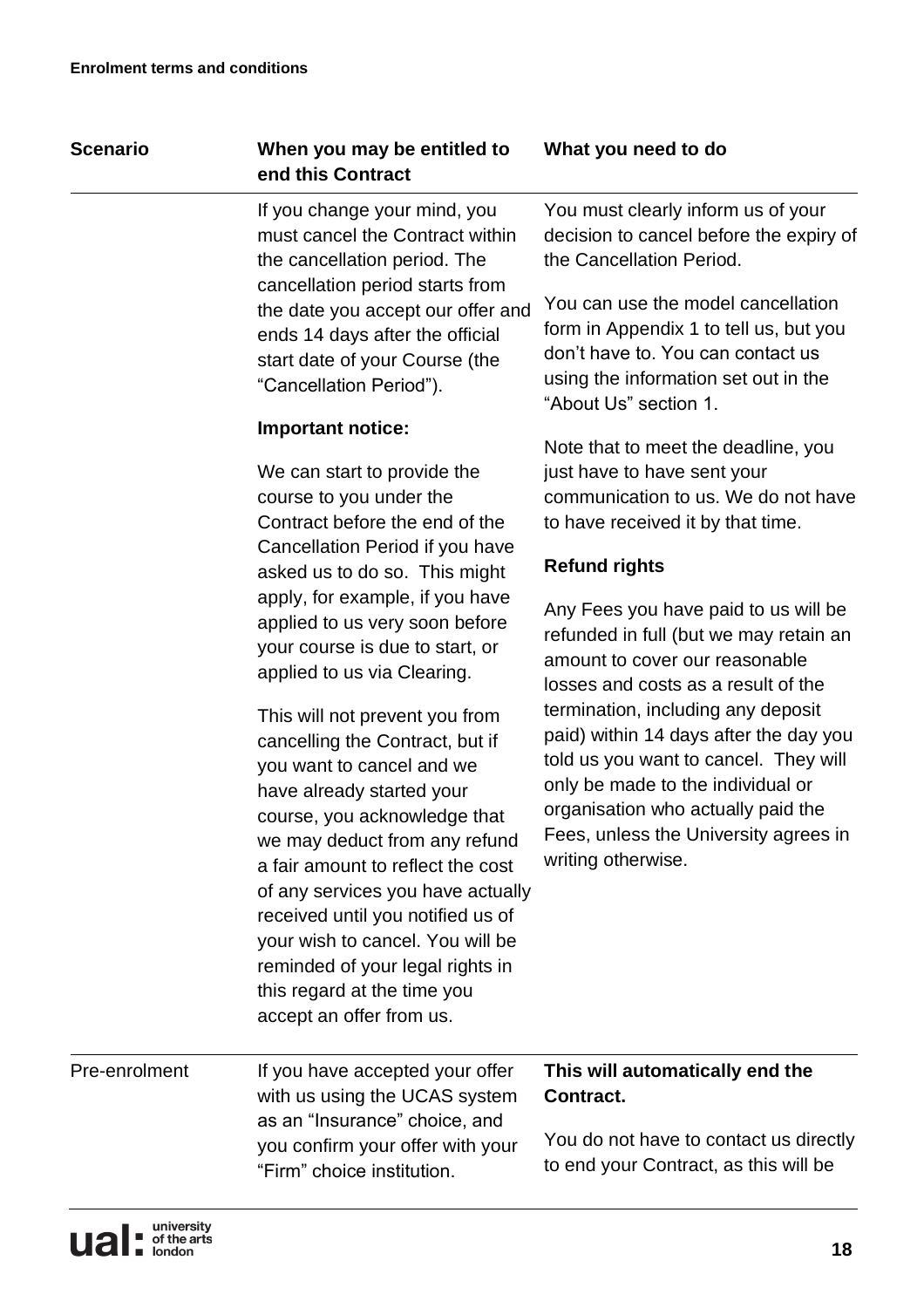| <b>Scenario</b>                           | When you may be entitled to<br>end this Contract | What you need to do                                                                                                                                                                                                                                                                                                                                                                                                                                                                           |
|-------------------------------------------|--------------------------------------------------|-----------------------------------------------------------------------------------------------------------------------------------------------------------------------------------------------------------------------------------------------------------------------------------------------------------------------------------------------------------------------------------------------------------------------------------------------------------------------------------------------|
|                                           |                                                  | managed and notified to us after you<br>have made your choice via UCAS.                                                                                                                                                                                                                                                                                                                                                                                                                       |
|                                           |                                                  | <b>Refund rights</b>                                                                                                                                                                                                                                                                                                                                                                                                                                                                          |
|                                           |                                                  | You will be entitled to receive a full<br>refund of any Fees and deposit paid<br>to us in these circumstances.                                                                                                                                                                                                                                                                                                                                                                                |
| If you no longer wish<br>to study with us | If you no longer wish to study<br>with us.       | You have the right to terminate in<br>these circumstances at any time.                                                                                                                                                                                                                                                                                                                                                                                                                        |
|                                           |                                                  | Please do get in touch with either<br>your programme administration team<br>(if you are thinking of ending your<br>studies with us) or the Admissions<br>Service (if you decide you haven't yet<br>started with us and you decide you do<br>not want to take up your place).                                                                                                                                                                                                                  |
|                                           |                                                  | <b>Refund rights</b>                                                                                                                                                                                                                                                                                                                                                                                                                                                                          |
|                                           |                                                  | If you decide you no longer wish to<br>study with us, you will not be<br>automatically entitled to a refund,<br>unless you decide you no longer wish<br>to study with us and you tell us within<br>14 days of the official start date of<br>your course. In this case you will be<br>entitled to a full refund of any Fees<br>paid to us (subject to us retaining an<br>amount to cover our reasonable<br>losses and costs as a result of the<br>termination, including any deposit<br>paid). |
|                                           |                                                  | If you wish to leave after the expiry of<br>this 14 day period, you may be<br>entitled to a refund of a proportion of<br>any Fees you have paid on a pro rata                                                                                                                                                                                                                                                                                                                                 |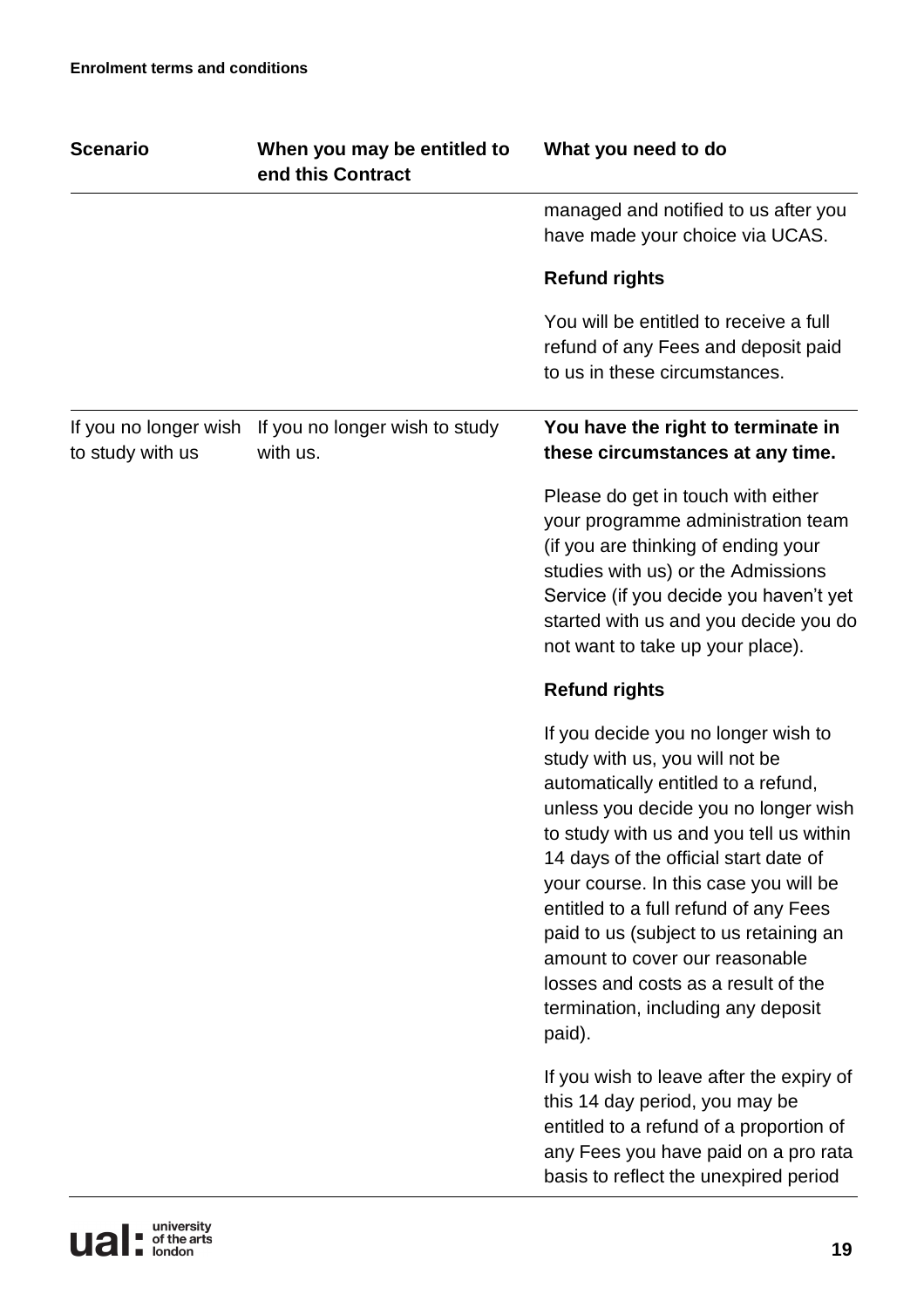| <b>Scenario</b>                                                                                                           | When you may be entitled to<br>end this Contract                                                                                | What you need to do                                                                                                                                                                                                                                                                                                                                                                                                                                                              |
|---------------------------------------------------------------------------------------------------------------------------|---------------------------------------------------------------------------------------------------------------------------------|----------------------------------------------------------------------------------------------------------------------------------------------------------------------------------------------------------------------------------------------------------------------------------------------------------------------------------------------------------------------------------------------------------------------------------------------------------------------------------|
|                                                                                                                           |                                                                                                                                 | of the Course (subject to us retaining<br>an amount to cover our reasonable<br>losses and costs as a result of the<br>termination, including any deposit<br>paid). The amount of any applicable<br>refund will be determined taking<br>account of the relevant circumstances<br>at the time of termination and in<br>accordance with our Fees Policy.<br>Please see Section G of the Fees<br>Policy for further detail.                                                          |
| If you no longer wish<br>to study with us<br>where we have not<br>complied with our<br>obligations under<br>this Contract | If we have seriously breached<br>the terms of the Contract and                                                                  | You may have the right to end the<br><b>Contract in these circumstances.</b>                                                                                                                                                                                                                                                                                                                                                                                                     |
|                                                                                                                           | we have not been able to put<br>things right for you within a<br>reasonable time in accordance<br>with our relevant procedures. | Please let us know as soon as<br>possible if you have any issues or<br>concerns with the Contract, and<br>follow our Complaints process as<br>described in section 13. We will follow<br>this process to determine whether<br>you have a right to end the Contract.                                                                                                                                                                                                              |
|                                                                                                                           |                                                                                                                                 | For the avoidance of doubt,<br>depending on the circumstances, you<br>may not have a right to terminate the<br>Contract. In some cases, an<br>appropriate remedy for us breaching<br>these terms might be, for example, to<br>obtain financial redress or the<br>opportunity to re-sit an examination or<br>re-take an assessment. We will<br>consider the matter under the<br>relevant internal University<br>procedures to reflect the nature of the<br>issue you have raised. |
|                                                                                                                           |                                                                                                                                 | <b>Refund rights and redress</b>                                                                                                                                                                                                                                                                                                                                                                                                                                                 |
|                                                                                                                           |                                                                                                                                 | Depending on the circumstances, you<br>may be entitled to an appropriate and                                                                                                                                                                                                                                                                                                                                                                                                     |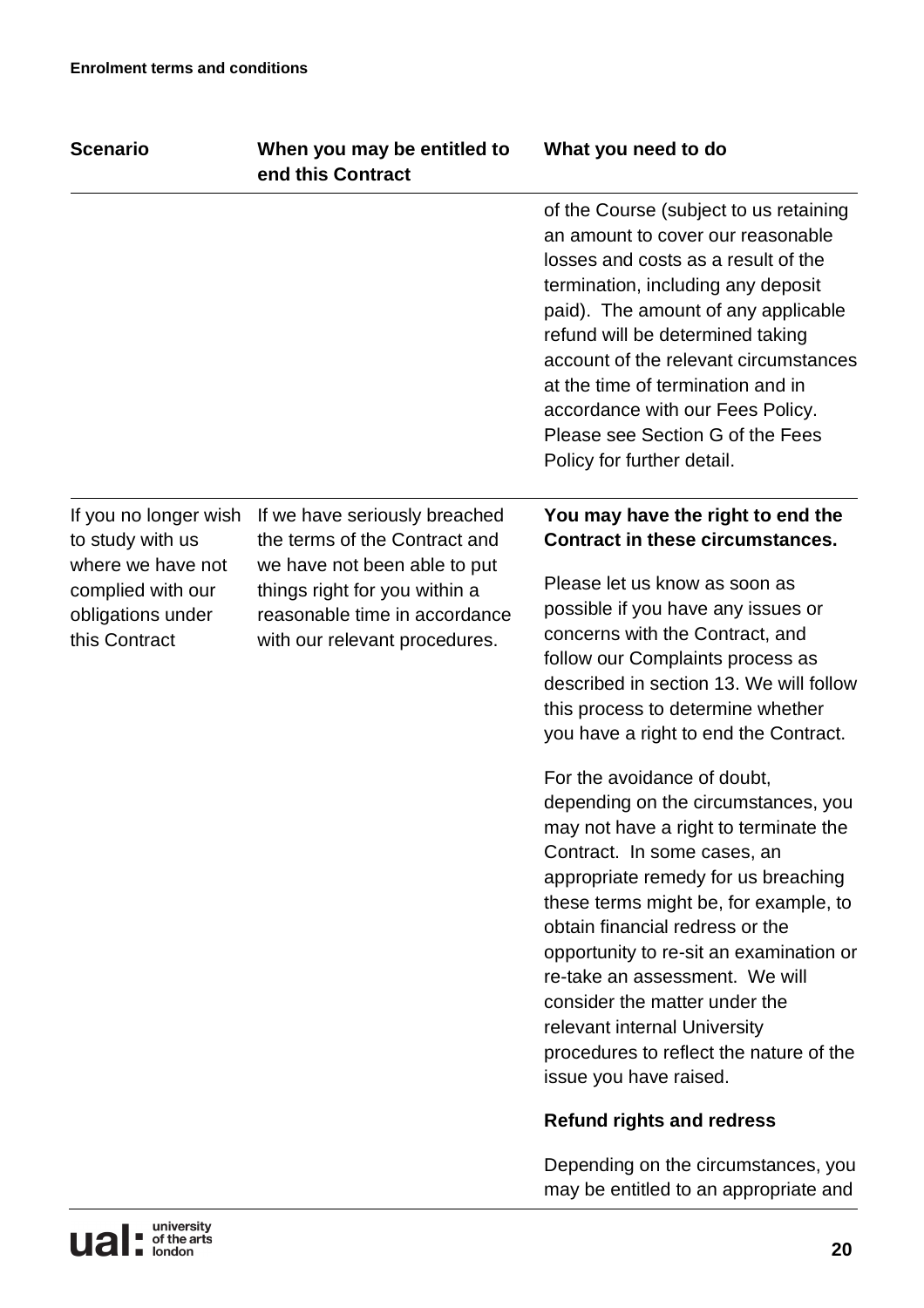| <b>Scenario</b>                                                                                                           | When you may be entitled to<br>end this Contract                                                                                                                                                                 | What you need to do                                                                                                                                                                                                                                                                                                                                                                                                                                                                                                                         |
|---------------------------------------------------------------------------------------------------------------------------|------------------------------------------------------------------------------------------------------------------------------------------------------------------------------------------------------------------|---------------------------------------------------------------------------------------------------------------------------------------------------------------------------------------------------------------------------------------------------------------------------------------------------------------------------------------------------------------------------------------------------------------------------------------------------------------------------------------------------------------------------------------------|
|                                                                                                                           |                                                                                                                                                                                                                  | proportionate refund and/or redress in<br>accordance with your consumer law<br>rights. In some cases, we may be<br>able to support you to find a place on<br>a comparable alternative course at<br>the University if it is possible for us to<br>do so and you meet the relevant<br>Minimum Entry Requirements,<br>Conditions and Standards for that<br>alternative course, or provide you with<br>reasonable assistance to study at<br>another provider. Please refer to our<br><b>Refund and Compensation Policy for</b><br>more details. |
| If you no longer wish<br>to study with us<br>where we have not<br>complied with our<br>obligations under<br>this Contract | If we have made a major<br>change to the Contract that<br>has caused you significant<br>detriment, or where we have<br>decided to withdraw or<br>discontinue a course. Please<br>see section 8 for more details. | You may be entitled to end the<br><b>Contract in these circumstances.</b><br>We will contact you as described in<br>section 8 to notify you of any major<br>changes that we wish to make,<br>or if we have decided to withdraw<br>or discontinue your course.<br>Please let us know as soon as                                                                                                                                                                                                                                              |
|                                                                                                                           |                                                                                                                                                                                                                  | possible if you have any issues or<br>concerns with any such major<br>change. We will consider the matter<br>under the relevant internal University<br>procedures to reflect the nature of the<br>issue you have raised.                                                                                                                                                                                                                                                                                                                    |
|                                                                                                                           |                                                                                                                                                                                                                  | <b>Refund rights and redress</b>                                                                                                                                                                                                                                                                                                                                                                                                                                                                                                            |
|                                                                                                                           |                                                                                                                                                                                                                  | Depending on the circumstances, you<br>may be entitled to an appropriate and<br>proportionate refund and/ or redress<br>in accordance with your consumer<br>law rights. Please refer to our Fees<br>Policy and Refund and Compensation<br>policy for more details and to our                                                                                                                                                                                                                                                                |
|                                                                                                                           |                                                                                                                                                                                                                  |                                                                                                                                                                                                                                                                                                                                                                                                                                                                                                                                             |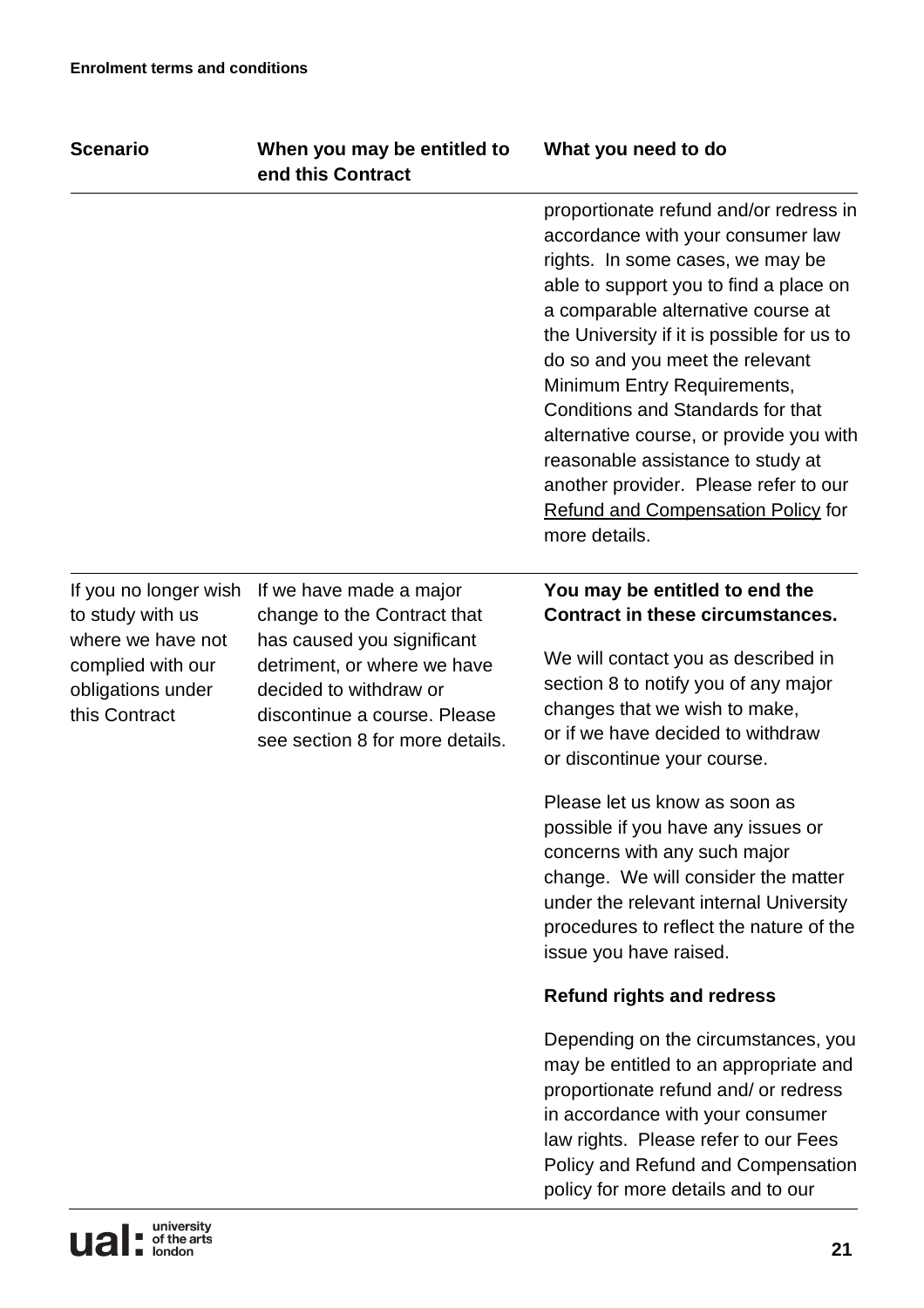| <b>Scenario</b>        | When you may be entitled to<br>end this Contract                                                                             | What you need to do                                                                                                                                                                                                                                              |
|------------------------|------------------------------------------------------------------------------------------------------------------------------|------------------------------------------------------------------------------------------------------------------------------------------------------------------------------------------------------------------------------------------------------------------|
|                        |                                                                                                                              | Student Protection Plan in respect of<br>Course closures.                                                                                                                                                                                                        |
| Time out from<br>study | If you would like to take a<br>break from your studies at<br>any time, for any reason, we<br>may be able to let you do this. | Please contact your programme<br>administration team to discuss any<br>such time out from your studies.<br>Whether you are entitled to a refund<br>in such cases will depend on the<br>relevant circumstances. Please see<br>our Fees Policy for further detail. |

9.3 The table below provides details about when and how **we will be entitled to suspend or end the Contract** and what rights you might have to receive a refund:

| <b>Scenario</b>                                                                                                                                                                                                                                                             | When we can suspend or end<br>this Contract                                                                                                                                                              | What we will do                                                                                                                                                                                                                                        |
|-----------------------------------------------------------------------------------------------------------------------------------------------------------------------------------------------------------------------------------------------------------------------------|----------------------------------------------------------------------------------------------------------------------------------------------------------------------------------------------------------|--------------------------------------------------------------------------------------------------------------------------------------------------------------------------------------------------------------------------------------------------------|
| Pre-enrolment<br>If you have accepted a place<br>with us (either via the UCAS<br>system or as a direct applicant<br>using the UAL Portal) and you<br>decide not to study with us<br>before your course starts (e.g.<br>because you take up a place<br>at another provider). | If you have accepted a place with<br>another provider, or if you have just<br>decided that you no longer wish to<br>pursue your studies with us, we will<br>be entitled to cancel your place with<br>us. |                                                                                                                                                                                                                                                        |
|                                                                                                                                                                                                                                                                             | If you do not enrol with us by                                                                                                                                                                           | <b>Refund rights</b>                                                                                                                                                                                                                                   |
|                                                                                                                                                                                                                                                                             | the deadlines notified to you.<br>In this case, we will be entitled<br>to assume that you no longer<br>wish to continue you studies<br>with us, and end the Contract.                                    | You will be entitled to receive a full<br>refund of any Fees paid to us in these<br>circumstances (subject to us retaining<br>an amount to cover our reasonable<br>losses and costs as a result of the<br>termination, including any deposit<br>paid). |
| Pre-enrolment                                                                                                                                                                                                                                                               | If you have accepted your<br>offer using the UCAS system,<br>or you have accepted a place                                                                                                                | If you do not think you have met the<br>Minimum Entry Requirements,<br>Conditions or any Standards, please                                                                                                                                             |
|                                                                                                                                                                                                                                                                             |                                                                                                                                                                                                          |                                                                                                                                                                                                                                                        |

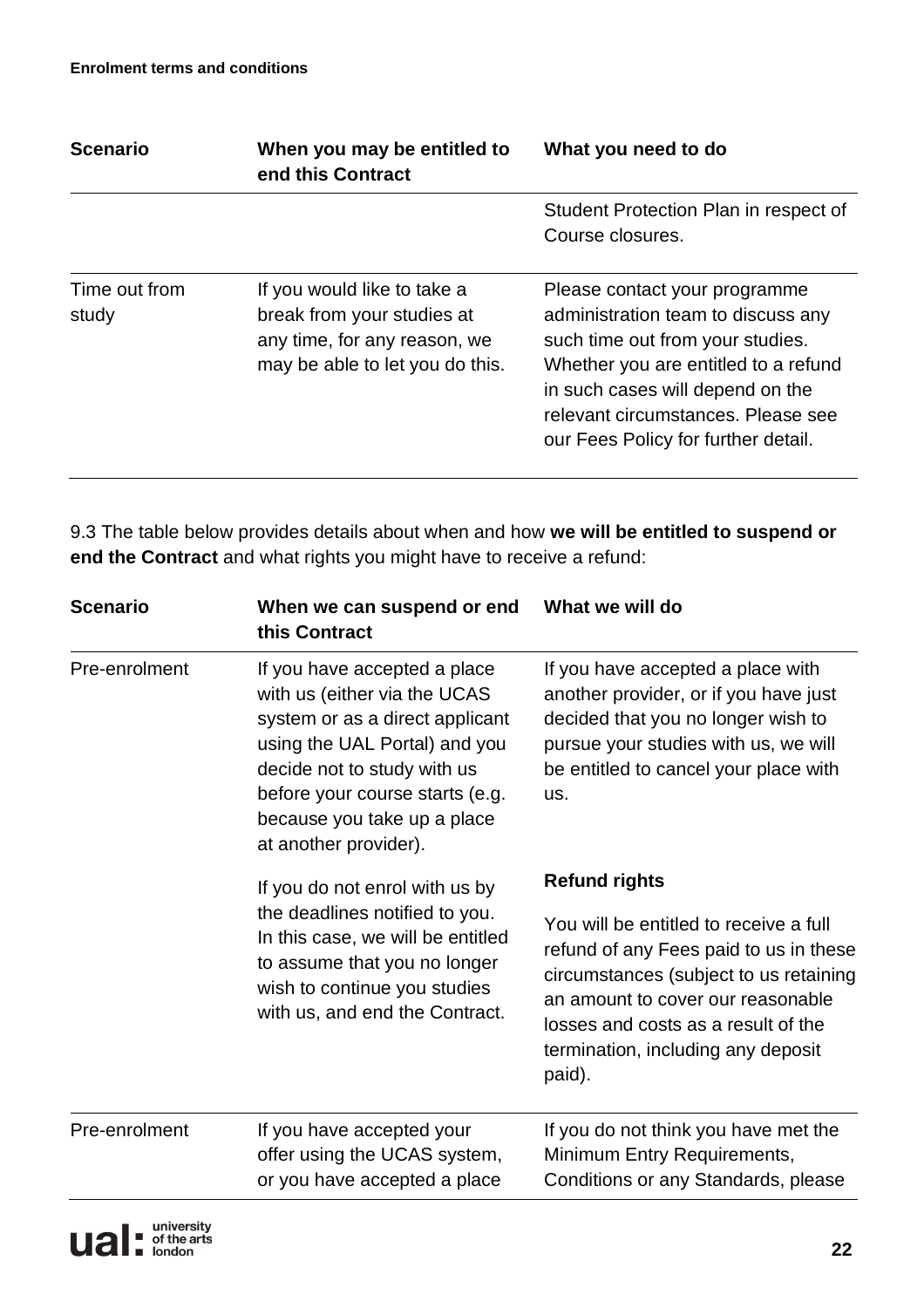| <b>Scenario</b>                                                                                     | When we can suspend or end<br>this Contract                                                                                                                                                                                                                                                                                                                                                                                                                                                                                                                                                                                                                                                                                                                                                                                    | What we will do                                                                                                                                                                                                                                                                                                                                                                                                                                                                                                                                                                                                                                                                                                                                                                                                                                                                                                                                 |
|-----------------------------------------------------------------------------------------------------|--------------------------------------------------------------------------------------------------------------------------------------------------------------------------------------------------------------------------------------------------------------------------------------------------------------------------------------------------------------------------------------------------------------------------------------------------------------------------------------------------------------------------------------------------------------------------------------------------------------------------------------------------------------------------------------------------------------------------------------------------------------------------------------------------------------------------------|-------------------------------------------------------------------------------------------------------------------------------------------------------------------------------------------------------------------------------------------------------------------------------------------------------------------------------------------------------------------------------------------------------------------------------------------------------------------------------------------------------------------------------------------------------------------------------------------------------------------------------------------------------------------------------------------------------------------------------------------------------------------------------------------------------------------------------------------------------------------------------------------------------------------------------------------------|
|                                                                                                     | with us directly using the UAL<br>Portal, but you have not met<br>the Minimum Entry                                                                                                                                                                                                                                                                                                                                                                                                                                                                                                                                                                                                                                                                                                                                            | do speak with us first before<br>cancelling your Contract with us.                                                                                                                                                                                                                                                                                                                                                                                                                                                                                                                                                                                                                                                                                                                                                                                                                                                                              |
|                                                                                                     | <b>Requirements, Conditions</b>                                                                                                                                                                                                                                                                                                                                                                                                                                                                                                                                                                                                                                                                                                                                                                                                | <b>Refund rights</b>                                                                                                                                                                                                                                                                                                                                                                                                                                                                                                                                                                                                                                                                                                                                                                                                                                                                                                                            |
|                                                                                                     | and Standards to join us.                                                                                                                                                                                                                                                                                                                                                                                                                                                                                                                                                                                                                                                                                                                                                                                                      | You will be entitled to receive a full<br>refund of any Fees and deposit paid<br>to us in these circumstances.                                                                                                                                                                                                                                                                                                                                                                                                                                                                                                                                                                                                                                                                                                                                                                                                                                  |
| Where any of the<br>described scenarios<br>in the next column<br>apply (including<br>pre-enrolment) | If you fail to meet (or fail to<br>$\bullet$<br>provide us with satisfactory<br>evidence that you have met)<br>the relevant Minimum Entry<br>Requirements, Conditions or<br>Standards before you start<br>your Course, or if you do not<br>meet any continuing<br>Standards at any time during<br>your studies.<br>If we become aware that<br>$\bullet$<br>information which you (or<br>someone on your behalf)<br>have provided to us is<br>untrue, inaccurate,<br>incomplete and/or<br>misleading and/or at any<br>point becomes untrue,<br>inaccurate, incomplete<br>and/or misleading.<br>If you fail in a serious way<br>to comply with your<br>obligations under the<br>Contract (including, for<br>example, in respect of<br>misconduct).<br>If you do not meet the<br>requirements of your<br>Course as set out in the | We will contact you in line with our<br>relevant Rules and Regulations and<br>we will take any action permitted<br>under those rules or regulations. We<br>may under relevant regulations be<br>entitled to initially suspend your<br>studies or to do so as a precautionary<br>step, but any such suspension will not<br>prevent us from subsequently ending<br>the Contract in accordance with the<br>regulations.<br><b>Refund rights</b><br>You may be entitled to a refund of a<br>proportion of any Fees you have paid<br>on a pro rata basis to reflect the<br>unexpired period of the Course<br>(subject to us retaining an amount to<br>cover our reasonable losses and<br>costs as a result of the termination,<br>including any deposit paid). The<br>amount of any applicable refund will<br>be determined taking account of the<br>relevant circumstances at the time of<br>termination and in accordance with<br>our Fees Policy. |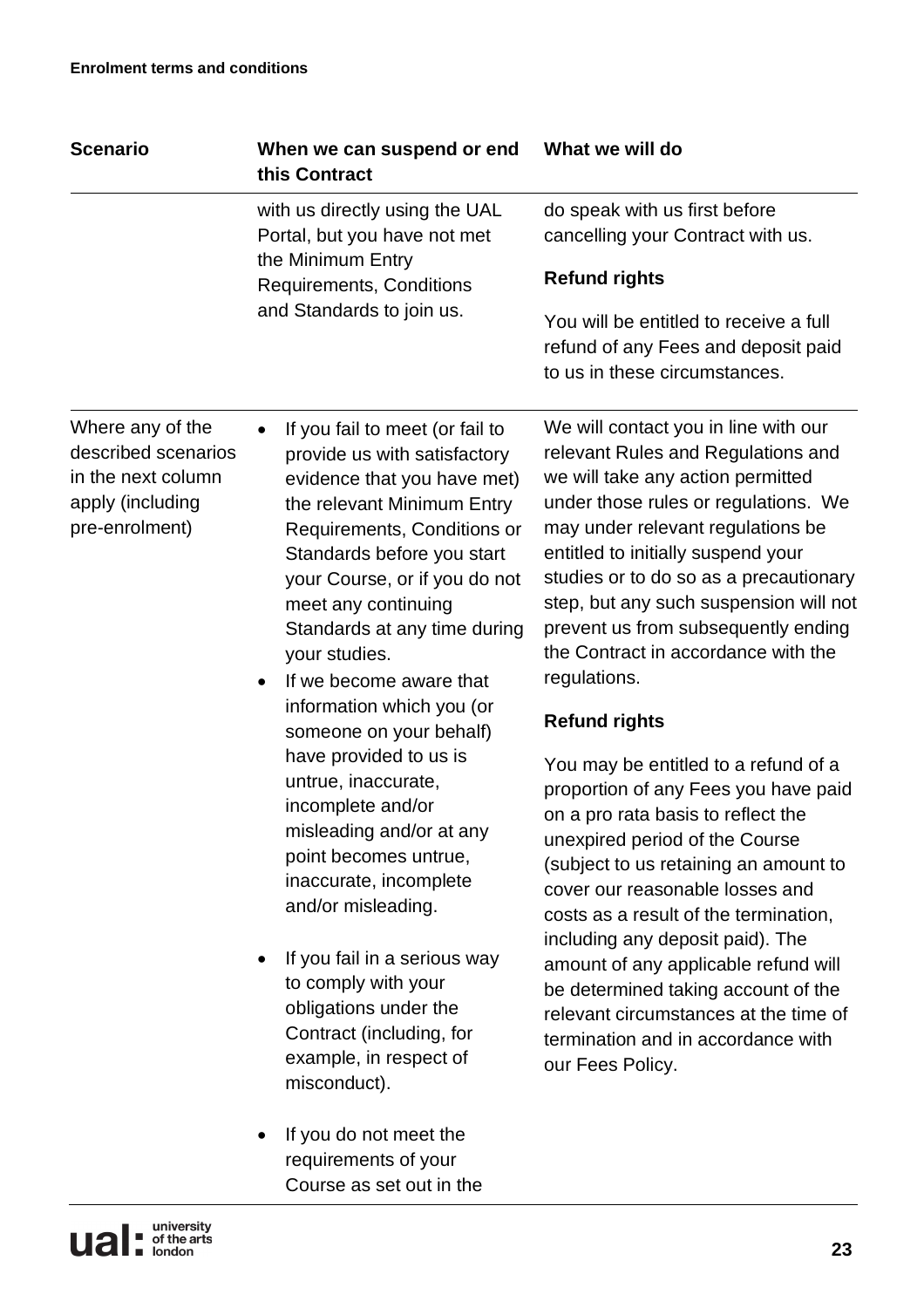| <b>Scenario</b>                                                                                     | When we can suspend or end<br>this Contract                                                                                                                                                                   | What we will do                                                                                                                                                                                                                                                                                                                                                                                                                                                                                 |
|-----------------------------------------------------------------------------------------------------|---------------------------------------------------------------------------------------------------------------------------------------------------------------------------------------------------------------|-------------------------------------------------------------------------------------------------------------------------------------------------------------------------------------------------------------------------------------------------------------------------------------------------------------------------------------------------------------------------------------------------------------------------------------------------------------------------------------------------|
|                                                                                                     | Course Information or the<br><b>Rules and Regulations</b><br>(including in relation to your<br>attendance or academic<br>progression).                                                                        |                                                                                                                                                                                                                                                                                                                                                                                                                                                                                                 |
|                                                                                                     | If you do not re-enrol with us<br>by the deadlines notified to<br>you. In this case, we will be<br>entitled to assume that you no<br>longer wish to continue you<br>studies with us, and end the<br>Contract. |                                                                                                                                                                                                                                                                                                                                                                                                                                                                                                 |
| Where any of the<br>described scenarios<br>in the next column<br>apply (including<br>pre-enrolment) | If you are unable to attend your<br>Course or complete your studies<br>due to ill-health.                                                                                                                     | Our Student Advice Services are on<br>hand to assist you in these<br>circumstances.                                                                                                                                                                                                                                                                                                                                                                                                             |
|                                                                                                     |                                                                                                                                                                                                               | <b>Refund Rights</b>                                                                                                                                                                                                                                                                                                                                                                                                                                                                            |
|                                                                                                     |                                                                                                                                                                                                               | You may be entitled to a refund of a<br>proportion of any Fees you have paid<br>on a pro rata basis to reflect the<br>unexpired period of the Course<br>(subject to us retaining an amount to<br>cover our reasonable losses and<br>costs as a result of the termination,<br>including any deposit paid). The<br>amount of any applicable refund will<br>be determined taking account of the<br>relevant circumstances at the time of<br>termination and in accordance with<br>our Fees Policy. |
| Where any of the<br>described scenarios<br>in the next column<br>apply (including<br>pre-enrolment) | If you do not pay your Fees<br>and/or any Additional Charges<br>when due including where a<br>third party fails to pay on your<br>behalf.                                                                     | Our Student Advice Service and Fees<br>Managers are on hand to answer any<br>questions you might have about<br>Fees. Please contact us as soon as<br>possible if you are having difficulties                                                                                                                                                                                                                                                                                                    |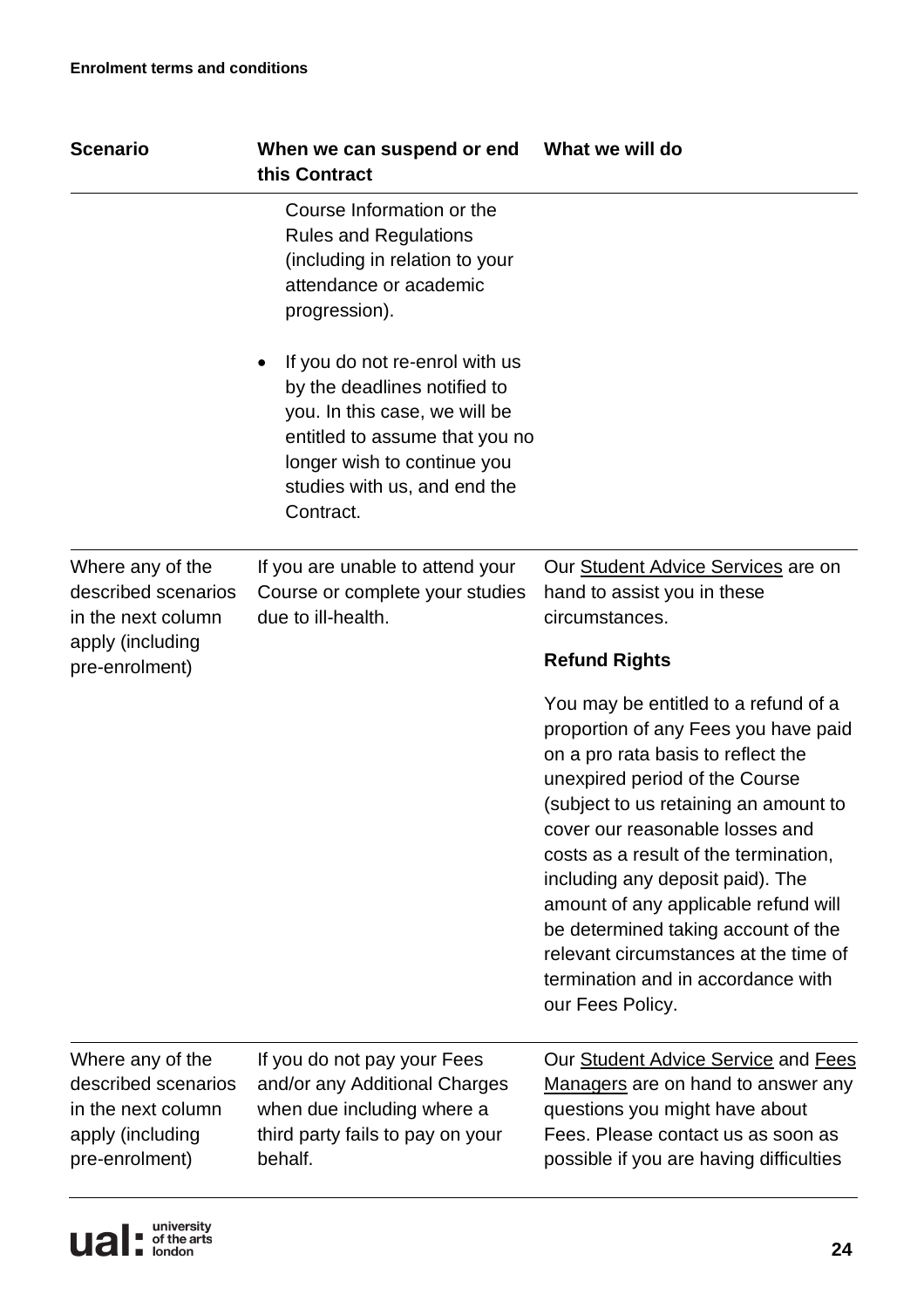| <b>Scenario</b>                                                                                     | When we can suspend or end<br>this Contract                                                                                                                                                                                                                                                               | What we will do                                                                                                                                                                                                                                                                                                                         |
|-----------------------------------------------------------------------------------------------------|-----------------------------------------------------------------------------------------------------------------------------------------------------------------------------------------------------------------------------------------------------------------------------------------------------------|-----------------------------------------------------------------------------------------------------------------------------------------------------------------------------------------------------------------------------------------------------------------------------------------------------------------------------------------|
|                                                                                                     |                                                                                                                                                                                                                                                                                                           | paying your Fees or any Additional<br>Charges.                                                                                                                                                                                                                                                                                          |
| Where any of the<br>described scenarios<br>in the next column<br>apply (including<br>pre-enrolment) | If your circumstances change<br>$\bullet$<br>so that you no longer have<br>permission to remain in the<br>UK.<br>If you acquire a relevant<br>criminal conviction that<br>prevents you from meeting<br>the occupational health<br>requirements of your Course.                                            | In these cases, we will contact you to<br>discuss the change in your<br>circumstances, taking into account<br>the relevant Rules and Procedures.<br>We might not decide to end the<br>Contract, but would need to assess<br>how we can continue with the Course<br>if this is feasible.                                                 |
|                                                                                                     | If you develop a health<br>condition that prevents you<br>from meeting the<br>occupational health<br>requirements of your Course.                                                                                                                                                                         | <b>Refund Rights</b><br>You may be entitled to a refund of a<br>proportion of any Fees you have paid<br>on a pro rata basis to reflect the<br>unexpired period of the Course                                                                                                                                                            |
|                                                                                                     | If your continued attendance<br>at the University or on your<br>Course poses a serious risk<br>to your health, safety and/or<br>welfare, or that of others,<br>which the University is<br>unable to take reasonable<br>steps to mitigate having<br>followed our applicable<br>regulations and procedures. | (subject to us retaining an amount to<br>cover our reasonable losses and<br>costs as a result of the termination,<br>including any deposit paid). The<br>amount of any applicable refund will<br>be determined taking account of the<br>relevant circumstances at the time of<br>termination and in accordance with<br>our Fees Policy. |
| As described in the<br>next column                                                                  | If within the time period<br>specified on any pre-contract<br>information materials prior to<br>the commencement of your<br>Course there are insufficient<br>students enrolled on your<br>Course, or if enrolment<br>numbers subsequently fall,<br>for it to be viable for us to                          | Please see the table in section 8.6 for<br>details about the steps we will take in<br>the event that we decide to withdraw<br>or discontinue your Course.<br>Where we are unable to offer you an<br>alternative place with us, our Contract<br>will end at the date notified to you by<br>us.                                           |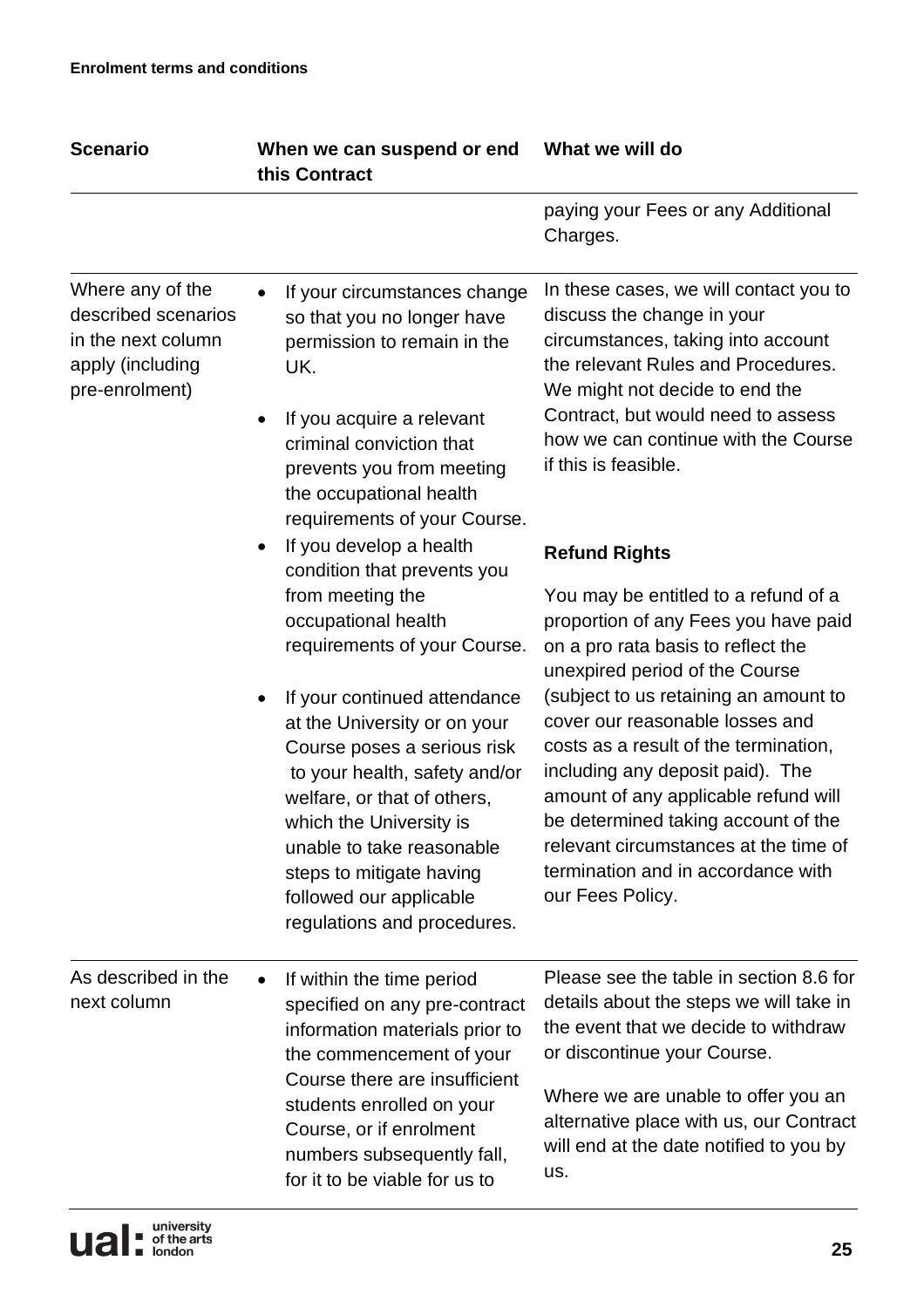| <b>Scenario</b> | When we can suspend or end<br>this Contract                                                                                                                                                                                                                                                    | What we will do                                                                                                                                                                                                                                                                                                               |
|-----------------|------------------------------------------------------------------------------------------------------------------------------------------------------------------------------------------------------------------------------------------------------------------------------------------------|-------------------------------------------------------------------------------------------------------------------------------------------------------------------------------------------------------------------------------------------------------------------------------------------------------------------------------|
|                 | run your Course. We will<br>only be entitled to do this if<br>we warned you that this<br>would be a risk before you<br>accepted our offer.<br>If we lose our right for the<br>$\bullet$<br>purposes of relevant<br>legislation or regulatory<br>requirements to provide your<br>Course to you. | <b>Refund rights</b><br>In these circumstances you will be<br>entitled to a refund of any Fees which<br>you have paid to the University,<br>unless these can be transferred to a<br>third party institution. Please see our<br>Fees Policy for further information<br>about how any Fees you have paid<br>will be dealt with. |
|                 |                                                                                                                                                                                                                                                                                                |                                                                                                                                                                                                                                                                                                                               |

9.4 If the Contract for any reason terminates or is suspended, the following will apply:

9.4.1 Please note that if the Contract is terminated, and you have a tuition fee loan from the Student Loans Company, we will notify the Student Loans Company that its liability for tuition fees has reduced and therefore the Student Loan Company will reduce the amount of your loan. If a third party pays your Fees on your behalf, we may pay any refund directly to that third party. Please see our Fees Policy for further detail.

9.4.2 If the Contract is ended, for any reason, you will no longer be entitled to attend lectures, classes or seminars, access or use the University's facilities or services (including virtual and online Portals and environments, and pastoral services), submit assessments, take tests or examinations, or proceed to any degree, diploma or other award that we offer.

9.4.3 You will need to return to us any equipment and/or materials belonging to the University as soon as reasonably possible.

9.4.4 In the event that you are suspended from participation on your Course, you may be excluded from attending lectures, classes or seminars, accessing or using the University's facilities or services (including virtual and online Portals and environments, and pastoral services), submitting assessments, taking tests or examinations, or proceeding to any degree, diploma or other award at our reasonable discretion and in accordance with the Rules and Regulations or Academic Regulations.

9.4.5 In the case of a suspension, we will retain our right to end the Contract where the circumstances surrounding any such suspension cannot be resolved to our reasonable satisfaction, when applying any applicable policies or procedures.

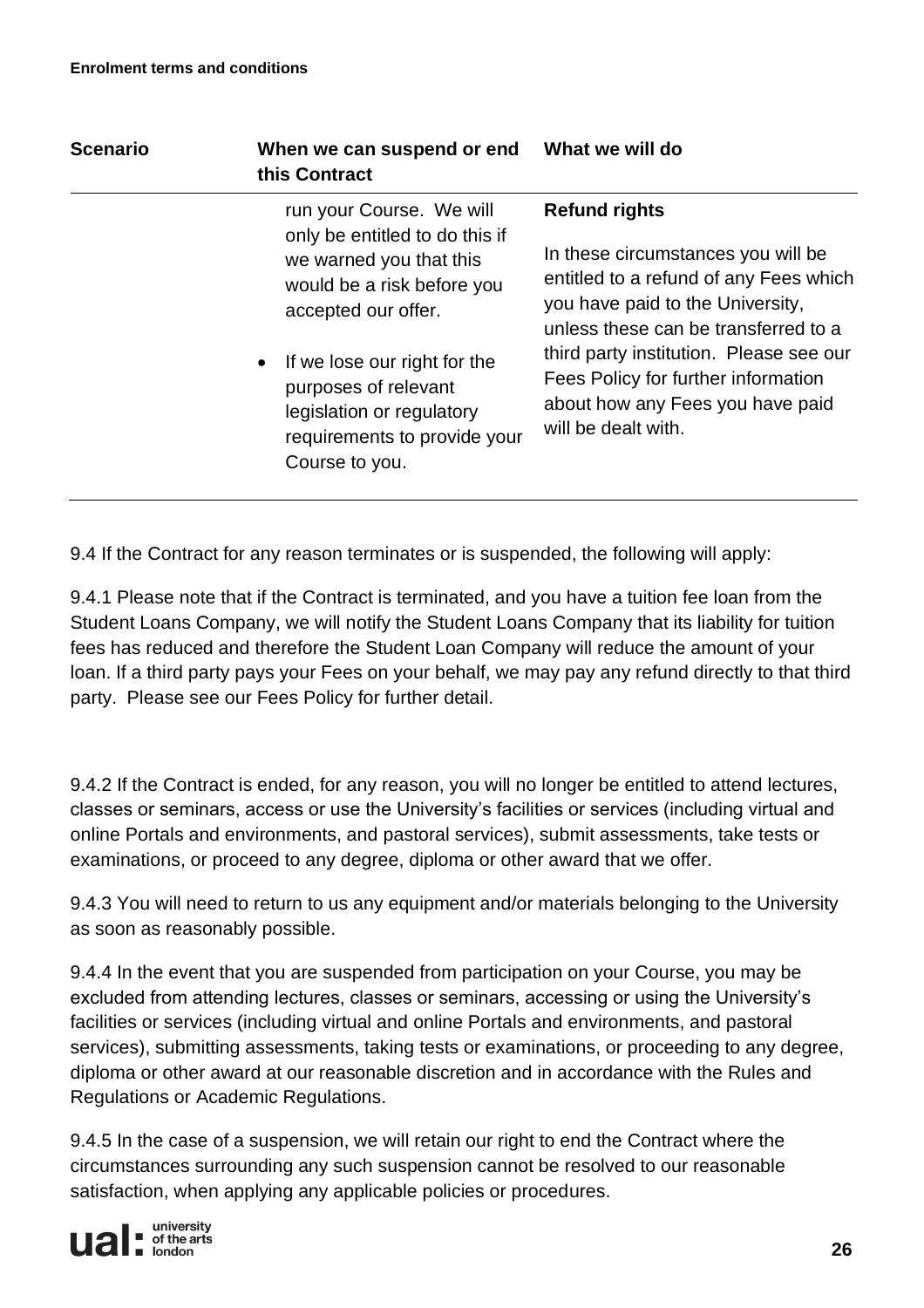9.5 For the avoidance of doubt, where you claim that we are in breach of our obligations under this Contract, we will consider your complaint in accordance with our complaints process, applying any related policies and procedures to consider the complaint and each claim will be assessed on a case by case basis.

## **10. Our liability to you**

10.1 If we do not comply with this Contract, we are responsible for loss or damage you suffer that is a foreseeable result of our breach of this Contract, but we are not responsible for any loss or damage that is not foreseeable. Loss or damage is foreseeable if they were an obvious consequence of our breach or if they were contemplated by you and us at the time we entered into this Contract.

10.2 We cannot accept responsibility and we will not be liable to you for:

10.2.1 any damage to your property (including to vehicles and bicycles parked on campus or at other parking locations as designated by us and to personal equipment such as mobiles, tablets and laptops) unless caused by our breach of this Contract;

10.2.2 work submitted for assessment that is not returned;

10.2.3 personal injury or death except in so far as it is caused by our negligence, or the negligence of our staff;

10.2.4 in relation to any loss of enjoyment or experience as a result of the need for us to deliver your Course using virtual and off-campus delivery methods as a result of the ongoing COVID-19 pandemic;

10.2.5 loss of opportunity and loss of income or profit, however arising;

10.2.6 non-mandatory accommodation costs incurred by you either if you are unable to use that accommodation because of the ongoing COVID-19 pandemic, or if you are having to selfisolate at your accommodating.

10.3 We do not exclude or limit in any way our liability for:

10.3.1 death or personal injury caused by our negligence or the negligence of our staff;

10.3.2 fraud or fraudulent misrepresentation; or

10.3.3 any other matter which we are not permitted to exclude or limit our liability by law.

10.4 We will not be liable or responsible for any failure to perform, or delay in performance of, any of our obligations under this Contract that is caused by an Event Outside Our Control as set out in section 11.

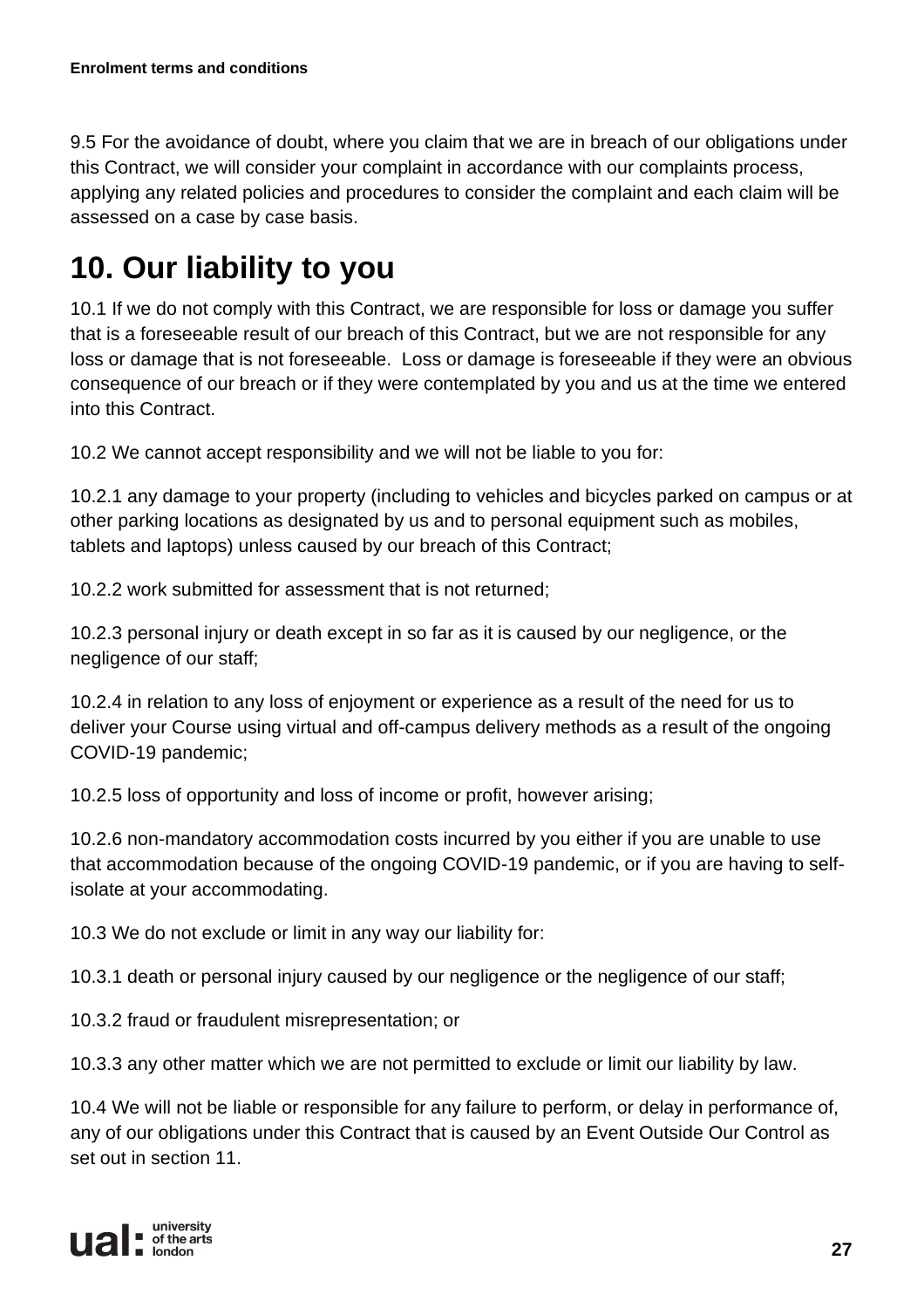10.5 You may also be eligible to apply for a refund or compensation. Please view our Refund [and](https://www.arts.ac.uk/study-at-ual/academic-regulations/refund-and-compensation-policy) [Compensation Policy f](https://www.arts.ac.uk/study-at-ual/academic-regulations/refund-and-compensation-policy)or full details.

## **11. Events outside our control**

11.1 We will not be responsible for any failure to perform our obligations (or for any performance delay) under the Contract that is caused by an Event Outside Our Control.

11.2 An Event Outside Our Control means any event or circumstance beyond our reasonable control such as:

11.2.1 strikes, lock-outs or other industrial action by third parties;

11.2.2 strikes, lock-outs or other industrial action by our employees;

11.2.3 civil commotion, riot, invasion, terrorist attack or threat of terrorist attack, war (whether declared or not) or threat or preparation for war, fire, explosion, storm, flood, earthquake, adverse weather, subsidence, or other natural disaster or "act of god";

11.2.4 failure of public or private telecommunications networks;

11.2.5 pandemic, epidemic and any restrictions or requirements that might be imposed by any Government, regulator or relevant authority, and will include, for example, any disruption caused as a result of COVID-19; and/or

11.2.6 decisions made by any Government or relevant authority or regulator that impact on our ability to perform our obligations under the Contract, including, for example, any changes made by any Government or regulator regarding examination results.

11.3 If an Event Outside Our Control takes place that impacts how we comply with our obligations under this Contract:

11.3.1 we will contact you as soon as reasonably possible to notify you;

11.3.2 we will make any such changes to the Course, our facilities or to the Contract as we deem necessary (including where necessary to ensure that we comply with any Government or regulatory requirements) or to otherwise mitigate the impact of such an event on you; and

11.3.3 our obligations under the Contract will be suspended and the time for performance of our obligations will be extended for the duration of the Event Outside our Control.

11.4 Should an Event Outside Our Control interfere with our ability to deliver your Course or any pastoral services, we will try and minimise the disruption caused to you where this is possible, but whether this is possible will depend on the nature of the Event Outside our Control.

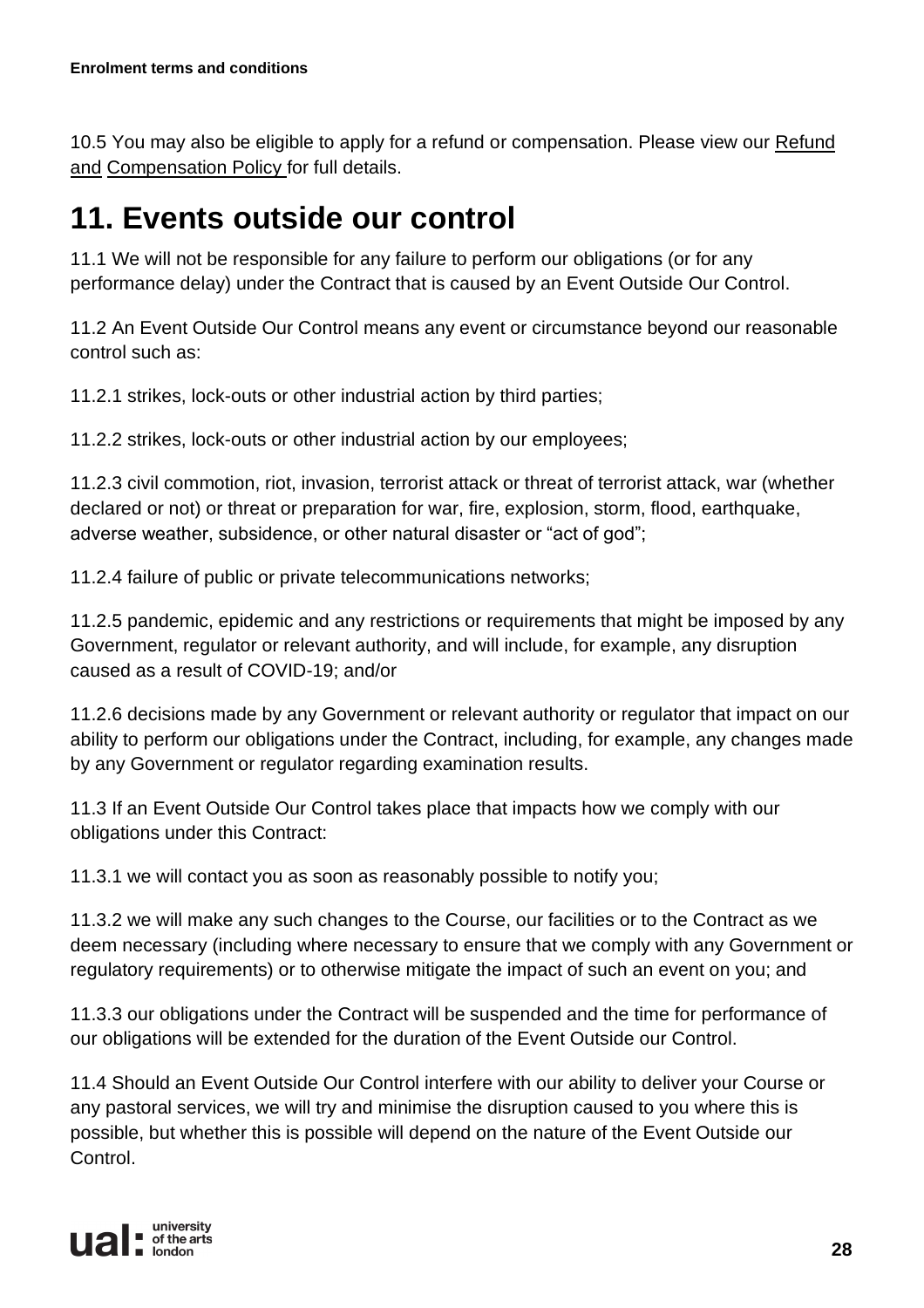## **12. How we may use your personal information**

12.1 Our [Privacy Policy](https://www.arts.ac.uk/study-at-ual/academic-regulations/student-regulations/student-privacy-policy) explains what data we might hold about you, how we use it, who we might share it with and the reasons for doing that.

## **13. Complaints**

13.1 If you have any complaints about the Contract or your Course or the academic or pastoral services under the Contract you can raise these with us. For more information about how you can do this please refer to our [Student Complaints and Appeals](https://www.arts.ac.uk/study-at-ual/academic-regulations/complaints-and-appeals) policies, which forms part of our Rules and Regulations. If your complaint relates to the admission phase of your application meaning any time up to completion of enrolment you should follow the [Admissions, Complaints](https://www.arts.ac.uk/study-at-ual/apply/admissions-complaints-and-appeals)  [and Appeals](https://www.arts.ac.uk/study-at-ual/apply/admissions-complaints-and-appeals) policies.

13.2 You may also be eligible to apply for a refund or compensation.

13.3 If you have made a complaint under the Student Complaints and Appeals process, or other relevant regulation or procedure, and this process has been completed, you have a right to complain to the Office of the Independent Adjudicator via the [Adjudicators'](https://www.oiahe.org.uk/) website. The Student Complaints and Appeals process, or other relevant regulation or procedure, will make clear the timescale in which any complaint to the OIA must be made.

## **14. Other important information**

14.1 This Contract is between you and us. No other person will have any rights to enforce any of its terms.

14.2 We may transfer our rights and obligations under these Terms to another organisation, and we will always notify you in writing if this happens, but this will not affect your rights or our obligations under these Terms.

14.3 Every sentence and paragraph of these Terms are intended to work separately to each other. If any court or relevant authority decides that any of them are unlawful, the remaining paragraphs or sentences can be relied on and enforced by us.

14.4 If we:

14.4.1 do not insist that you perform any of your obligations under the Contract; or

14.4.2 do not enforce our rights against you; or

14.4.3 delay in doing any of the above,

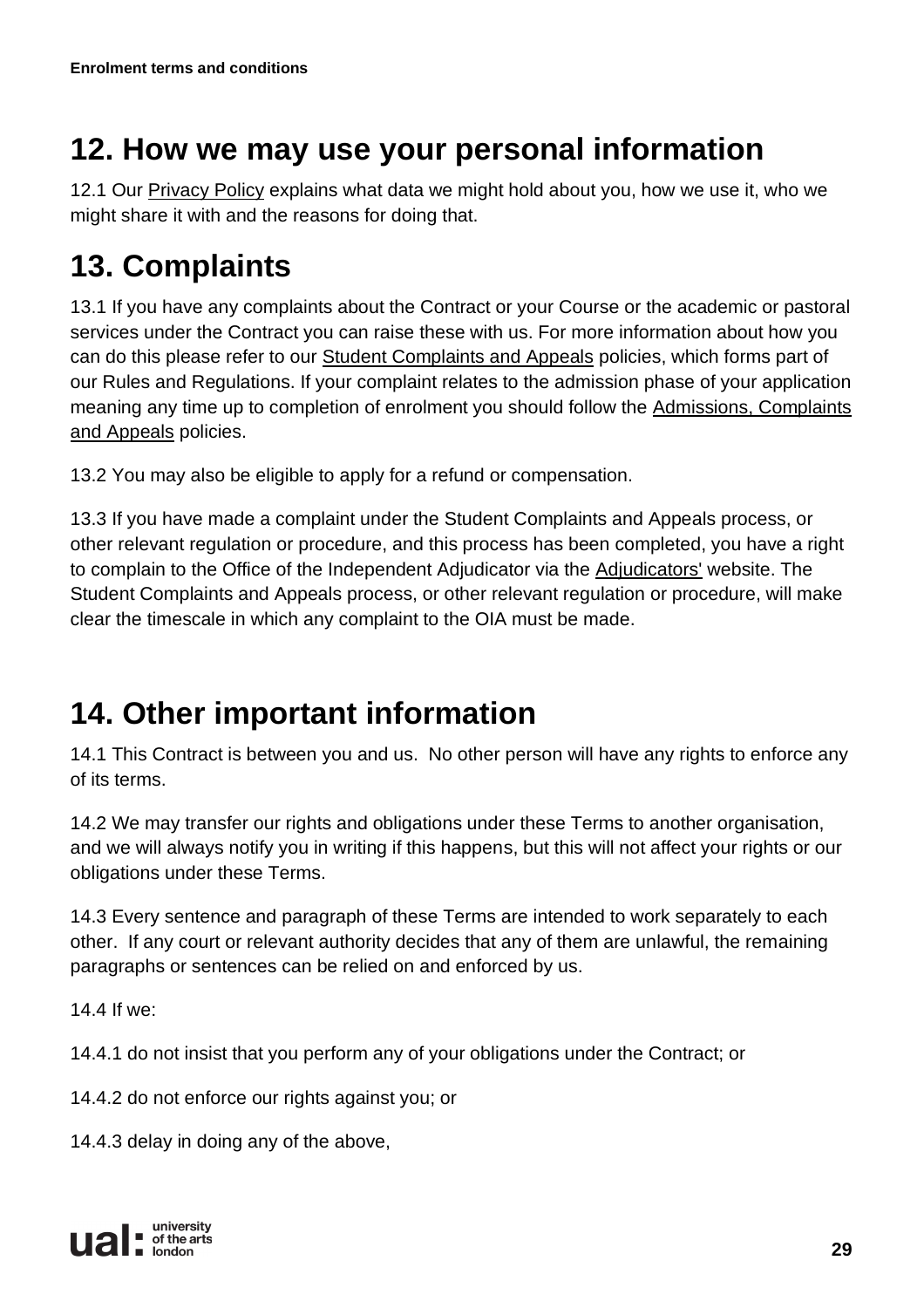that will not mean that we have waived our rights against you and will not mean that you do not have to comply with those obligations.

14.5 The Contract is governed by English law. You and we both agree to that any issues arising about the Contract will be dealt with by the English and Welsh Courts. However, if you are a resident of Northern Ireland you may also take action in courts of Northern Ireland, and if you are a resident of Scotland, you may also take action in the courts of Scotland.